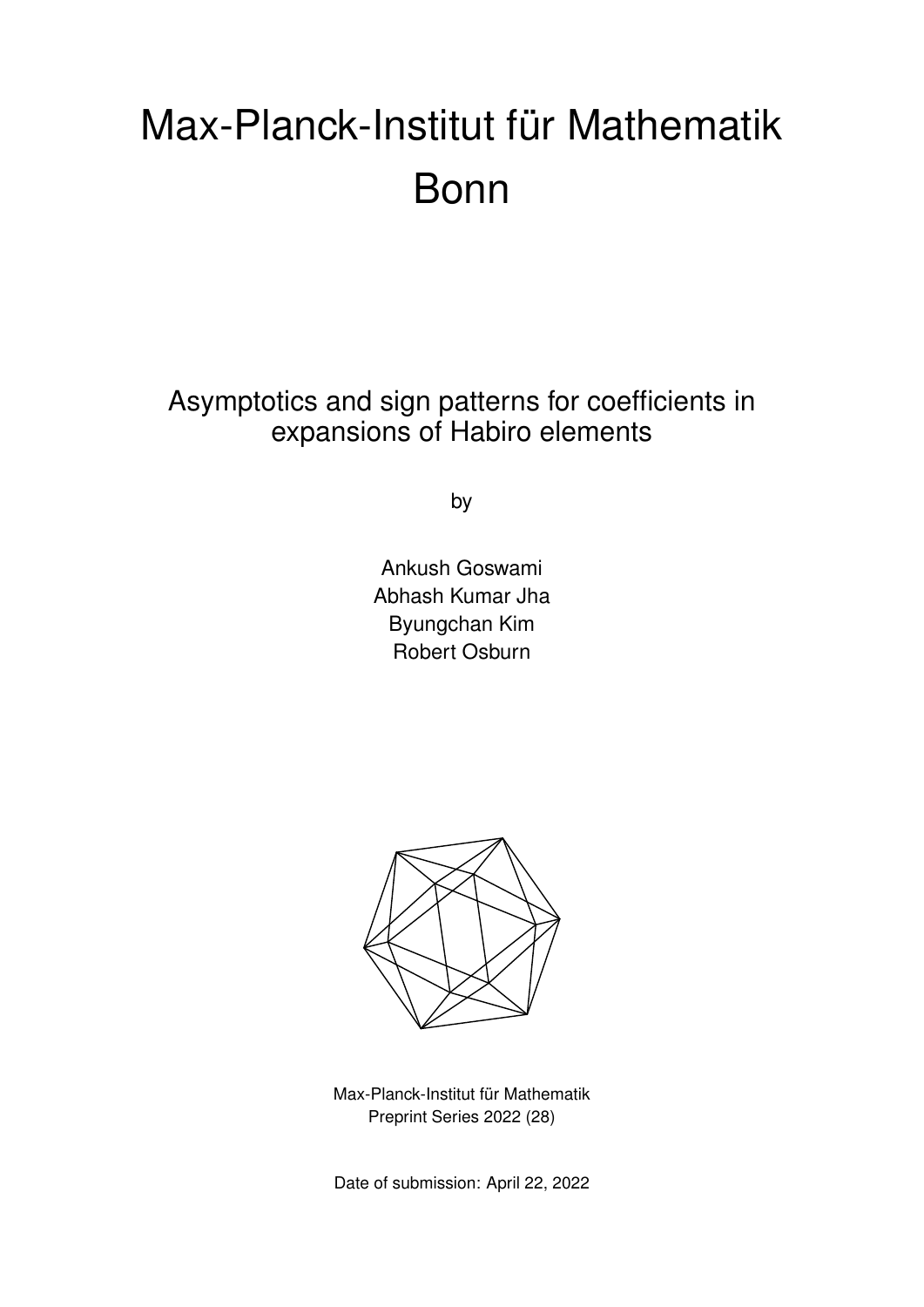# Asymptotics and sign patterns for coefficients in expansions of Habiro elements

by

Ankush Goswami Abhash Kumar Jha Byungchan Kim Robert Osburn

Max-Planck-Institut für Mathematik Vivatsgasse 7 53111 Bonn Germany

Department of Mathematics Indian Institute of Technology Gandhinagar Palaj, Gandhinagar 382355, Gujarat India

Department of Mathematical Sciences Indian Institute of Technology (Banaras Hindu University) Varanasi 221005 India

School of Liberal Arts Seoul National University of Science and Technology 232 Gongneung-ro, Nowon-gu Seoul 01811 Republic of Korea

School of Mathematics and Statistics University College Dublin Belfield Dublin 4 Ireland

MPIM 22-28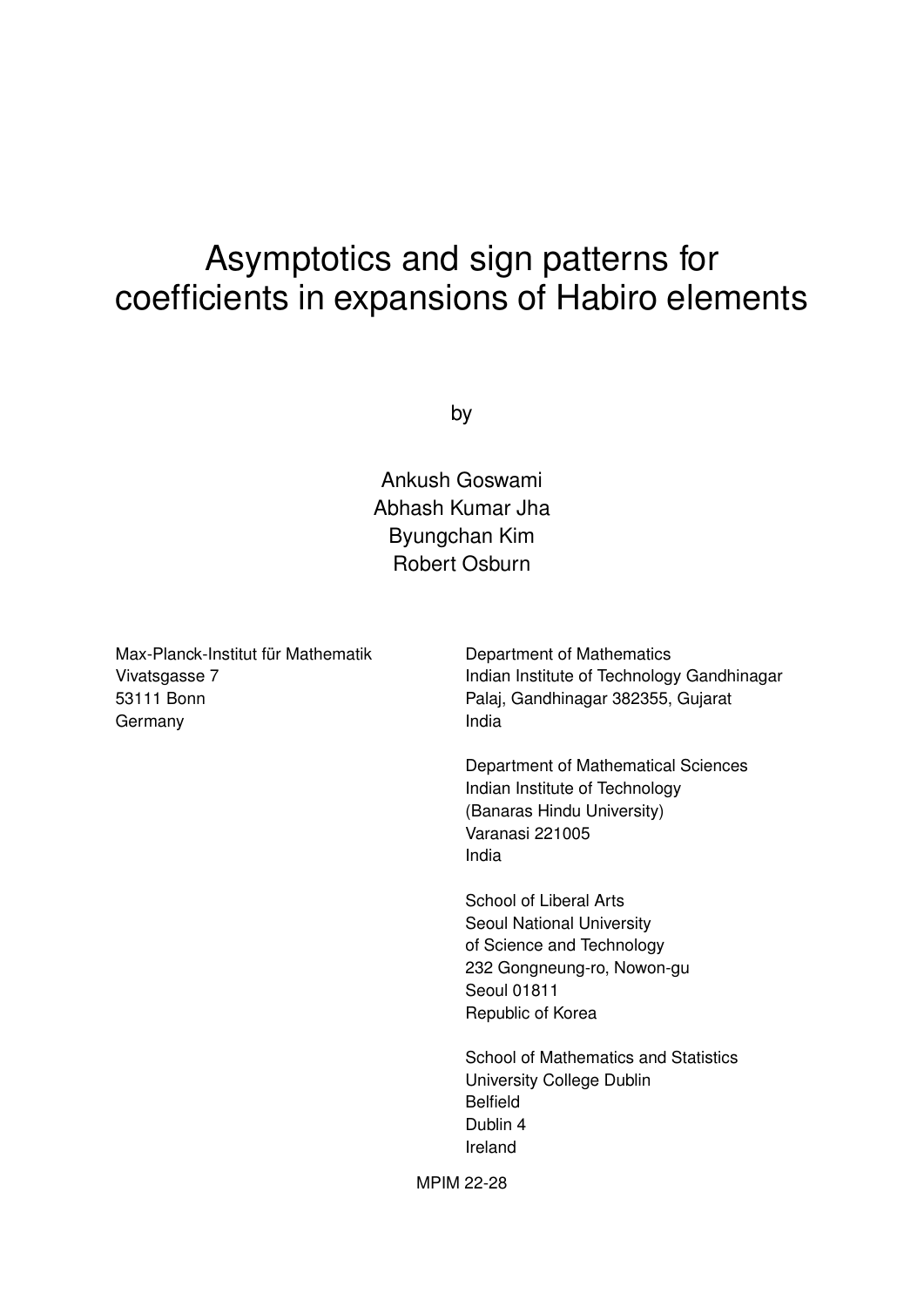# ASYMPTOTICS AND SIGN PATTERNS FOR COEFFICIENTS IN EXPANSIONS OF HABIRO ELEMENTS

#### ANKUSH GOSWAMI, ABHASH KUMAR JHA, BYUNGCHAN KIM, AND ROBERT OSBURN

Abstract. We prove asymptotics and study sign patterns for coefficients in expansions of elements in the Habiro ring which satisfy a strange identity. As an application, we prove asymptotics and discuss positivity for the generalized Fishburn numbers which arise from the Kontsevich-Zagier series associated to the colored Jones polynomial for a family of torus knots. This extends Zagier's result on asymptotics for the Fishburn numbers.

# 1. INTRODUCTION

The expression

$$
F(q) := \sum_{n \ge 0} (q)_n \tag{1.1}
$$

first occurred in a talk entitled "Analytic continuation of Feynman integrals" by Kontsevich as part of the Seminar on Algebra, Geometry and Physics at MPIM Bonn on October 14, 1997. Here and throughout,

$$
(a)_n = (a;q)_n := \prod_{k=1}^n (1 - aq^{k-1})
$$

is the standard  $q$ -hypergeometric notation. Note that  $(1.1)$  does not converge on any open subset of C, but is well-defined when q is a root of unity (where it is finite) and when q is replaced by  $1 - q$ . Moreover,  $F(q)$  is an element of the Habiro ring [10]

$$
\mathcal{H}:=\varprojlim_n \mathbb{Z}[q]/\langle (q)_n\rangle.
$$

Motivated by Kontsevich's lecture and Stoimenow's work on regular linearized chord diagrams [13], Zagier determined the asymptotic behavior for the Fishburn numbers  $\xi(n)$  which are the coefficients in the formal power series expansion

$$
F(1-q) =: \sum_{n\geq 0} \xi(n)q^n = 1 + q + 2q^2 + 5q^3 + 15q^4 + 53q^5 + \cdots
$$

Namely, as  $n \to \infty$  [16, Theorem 4]

$$
\xi(n) \sim \left(\frac{6}{\pi^2}\right)^n n! \sqrt{n} \left(C_0 + \frac{C_1}{n} + \cdots\right)
$$
\n(1.2)

Date: April 22, 2022.

<sup>2020</sup> Mathematics Subject Classification. 05A16, 13B35, 57K16, 11B83.

Key words and phrases. Asymptotics, Habiro ring, strange identities, generalized Fishburn numbers.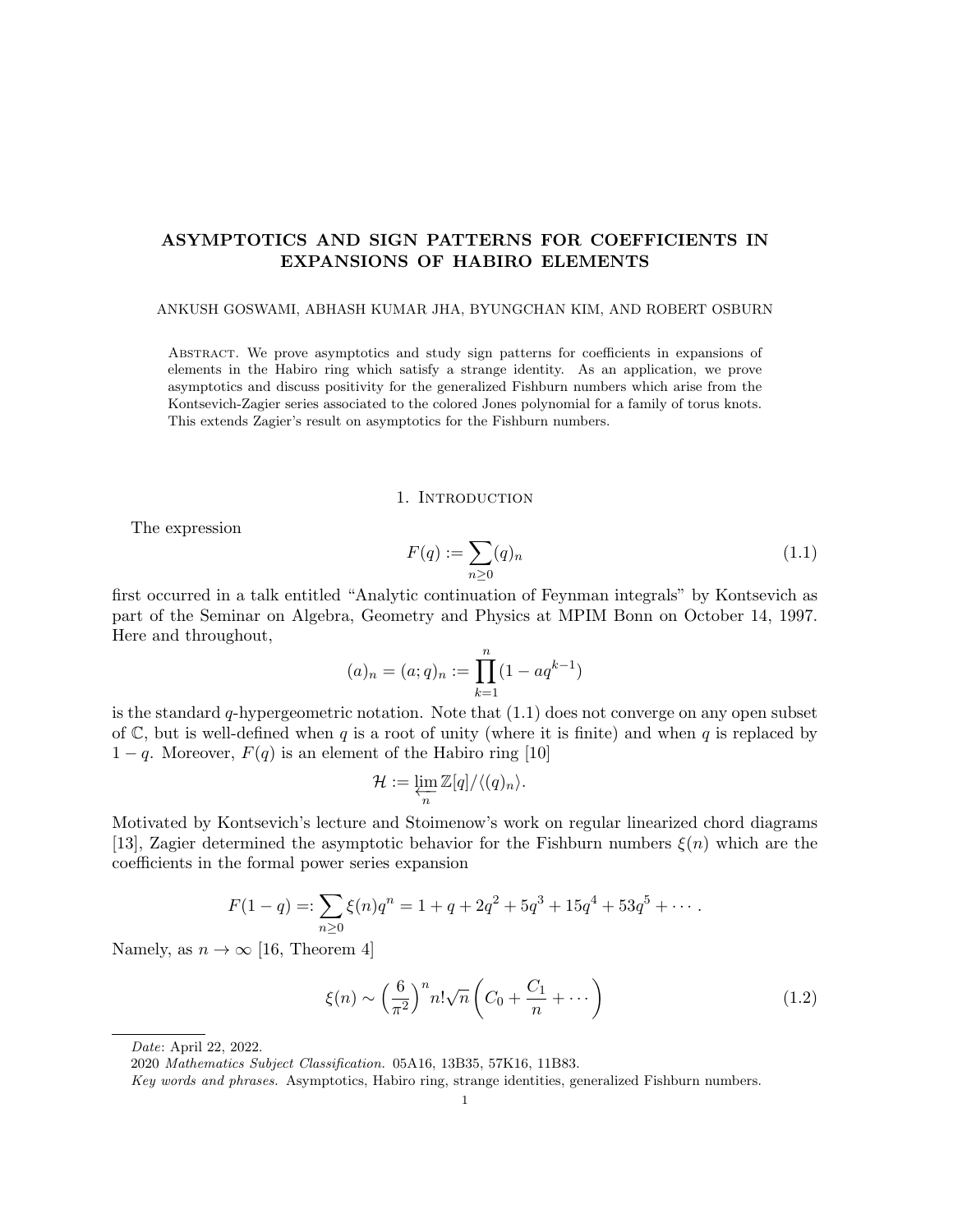where  $C_0 = \frac{12\sqrt{3}}{5}$  $\frac{2\sqrt{3}}{\pi^{\frac{5}{2}}}e^{\frac{\pi^2}{12}}$  $\frac{\pi^2}{12}$ ,  $C_1 = C_0 \left(\frac{3}{8} - \frac{17\pi^2}{144} + \frac{\pi^4}{432}\right)$  and all  $C_i$  are effectively computable constants. A key step in proving (1.2) is the "strange identity"

$$
F(q)^{u} = \sqrt[n]{-\frac{1}{2}\sum_{n\geq 1}n\left(\frac{12}{n}\right)q^{\frac{n^{2}-1}{24}}}
$$
\n(1.3)

where "  $=$  " means that the two sides agree to all orders at every root of unity (for further details, see [16, Sections 2 and 5]) and  $(\frac{12}{\ast})$  is the quadratic character of conductor 12. The idea is to first express  $\xi(n)$  in terms of the Taylor series coefficients of  $F(e^{-t})$ , then employ (1.3) to, ultimately, obtain estimates for these coefficients. These estimates, in turn, lead to (1.2). "Identities" such as (1.3) are not only important in proving asymptotics, but also play a crucial role in obtaining congruences for  $\xi(n)$  modulo prime powers [2] and quantum modularity for  $F(q)$  [17]. For developments in these latter two directions, see [1, 2, 3, 5, 6, 7, 8, 9, 14]. The positivity of the Fishburn numbers  $\xi(n)$  is a consequence of any of its numerous combinatorial interpretations [15, A022493]. The purpose of this paper is to prove asymptotics and study sign patterns for coefficients in expansions of elements in  $H$  which satisfy a general type of strange identity. Before stating our main result, we introduce some notation.

Let  $f : \mathbb{Z} \to \mathbb{C}$  be a function of period  $M \geq 2$ . For integers  $a \geq 0$  and  $b > 0$ , consider the partial theta series

$$
\theta_{a,b,f}^{(\nu)}(q) := \sum_{n \ge 0} n^{\nu} f(n) q^{\frac{n^2 - a}{b}}
$$

where  $\nu \in \{0, 1\}$ . Suppose there exists

$$
F_f(q) := \sum_{n=0}^{\infty} A_{n,f}(q)(q)_n \in \mathcal{H}
$$

where  $A_{n,f}(q) \in \mathbb{Z}[q]$  such that

$$
F_f(q)^{\mu} = \nu \theta_{a,b,f}^{(\nu)}(q). \tag{1.4}
$$

We write

$$
F_f(1-q) =: \sum_{n\geq 0} \xi_f(n)q^n
$$

and define

$$
G_f^{(\nu)}(k) := \begin{cases} \frac{2}{\sqrt{M}} \sum_{m \pmod{M}} f(m) \sin\left(\frac{2\pi mk}{M}\right) & \text{if } \nu = 0, \\ \frac{2}{\sqrt{M}} \sum_{m \pmod{M}} f(m) \cos\left(\frac{2\pi mk}{M}\right) & \text{if } \nu = 1. \end{cases} \tag{1.5}
$$

Assume there exists a smallest positive integer  $k_{\nu}$  such that  $G_f^{(\nu)}$  $f_f^{(\nu)}(k_\nu) \neq 0$ . Next, we define

$$
M_{f,\nu} := 2 \cdot \frac{\#\{0 \le m \le M - 1 : f(m) \ne 0\}}{|G_f^{(\nu)}(k_\nu)| \sqrt{M}} \max_{0 \le m \le M - 1} |f(m)| \tag{1.6}
$$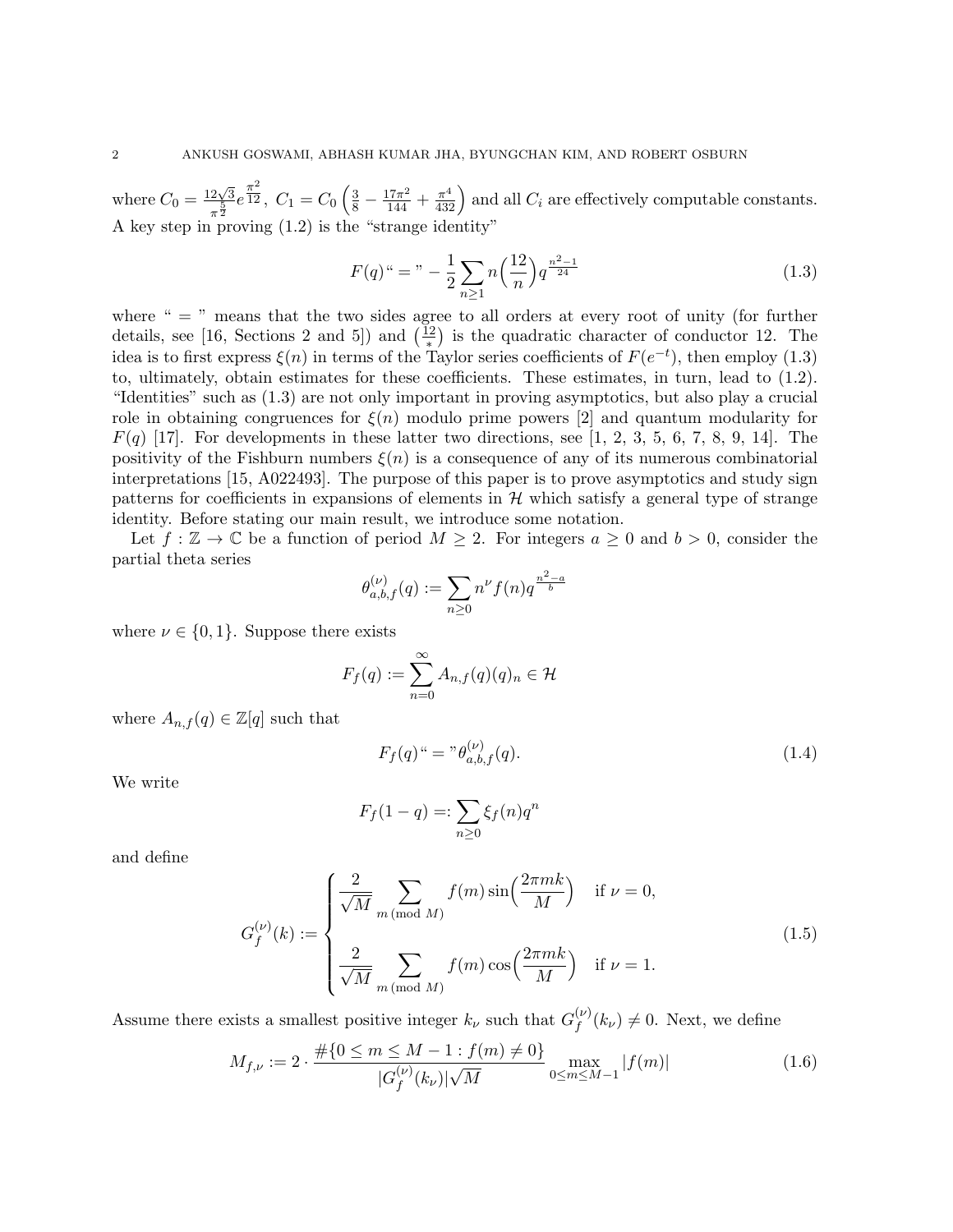# ASYMPTOTICS AND SIGN PATTERNS FOR COEFFICIENTS IN EXPANSIONS OF HABIRO ELEMENTS 3

and let  $N_{f,\nu}^{(\max)} \geq 0$  be the smallest integer such that

$$
M_{f,\nu}\left(\zeta(2n+\nu+1)-1\right) < 1\tag{1.7}
$$

for  $n \geq N_{f,\nu}^{(\text{max})}$  where  $\zeta(s)$  is the Riemann zeta function. Observe that  $N_{f,\nu}^{(\text{max})}$  exists since  $\zeta(2n+\nu+1)-1\to 0$  as  $n\to\infty$  and  $M_{f,\nu}$  is independent of n. Finally, let  $B_k(x)$  denote the kth Bernoulli polynomial for an integer  $k \geq 0$ . Our main result is now the following.

**Theorem 1.1.** Assume (1.4) is true. Then as  $n \to \infty$ , we have

$$
\xi_f(n) \sim (-1)^{\nu} \left(\frac{M}{2\pi k_{\nu}}\right)^{2n+\nu+1} \frac{G_f^{(\nu)}(k_{\nu}) 2^{2n+\nu} n! n^{\nu-\frac{1}{2}}}{b^n \sqrt{\pi M}} e^{\frac{bk_{\nu}^2 \pi^2}{2M^2}}.
$$
\n(1.8)

Moreover, there exists an integer  $0 \le N_{f,\nu} \le N_{f,\nu}^{(max)}$  such that if

$$
(-1)^{n+1} \sum_{m=1}^{M} f(m) B_{2n+\nu+1} \left(\frac{m}{M}\right)
$$
 (1.9)

has the same sign as  $(-1)^{\nu}G_{f}^{(\nu)}$  $f_f^{(\nu)}(k_{\nu})$  for all  $0 \leq n < N_{f,\nu}$ , then for all non-negative integers  $\ell$ ,  $\xi_f(\ell)$  has the same sign as  $(-1)^{\nu}G_f^{(\nu)}$  $f^{\left(\nu\right)}(k_{\nu}).$ 

The paper is organized as follows. In Section 2, we prove Theorem 1.1. In Section 3, we give some applications, including asymptotics and positivity statements for the generalized Fishburn numbers  $\xi_t(n)$  which arise from the Kontsevich-Zagier series  $\mathcal{F}_t(q)$  associated to the colored Jones polynomial for the family of torus knots  $T(3, 2^t)$ ,  $t \geq 2$  [5]. This extends (1.2) and gives an alternative proof of the positivity of the Fishburn numbers  $\xi(n)$  (see Corollary 3.1 and Remark 3.2). In Section 4, we comment on asymptotics for other expansions of  $F_f(q)$  and then conclude with conjectures concerning the positivity of coefficients for these expansions in three situations:  $\mathcal{F}_t(q)$ , the Kontsevich-Zagier series associated to the colored Jones polynomial for the family of torus knots  $T(2, 2m + 1)$ ,  $m \ge 1$  and a "Habiro-type" q-series.

# 2. Proof of Theorem 1.1

*Proof of Theorem 1.1.* We follow the strategy of [16]. To find the asymptotics of  $\xi_f(n)$ , we first consider the expansions

$$
F_f(e^{-t}) = \sum_{n=0}^{\infty} \frac{B_{n,f}}{n!} t^n
$$
\n(2.1)

and

$$
e^{\frac{-ta}{b}}F_f(e^{-t}) = \sum_{n=0}^{\infty} \frac{C_{n,f}}{n!} \left(\frac{t}{b}\right)^n.
$$
 (2.2)

Let

$$
\mathcal{P}_{a,b,f}^{(\nu)}(q) := q^{\frac{a}{b}} \theta_{a,b,f}^{(\nu)}(q)
$$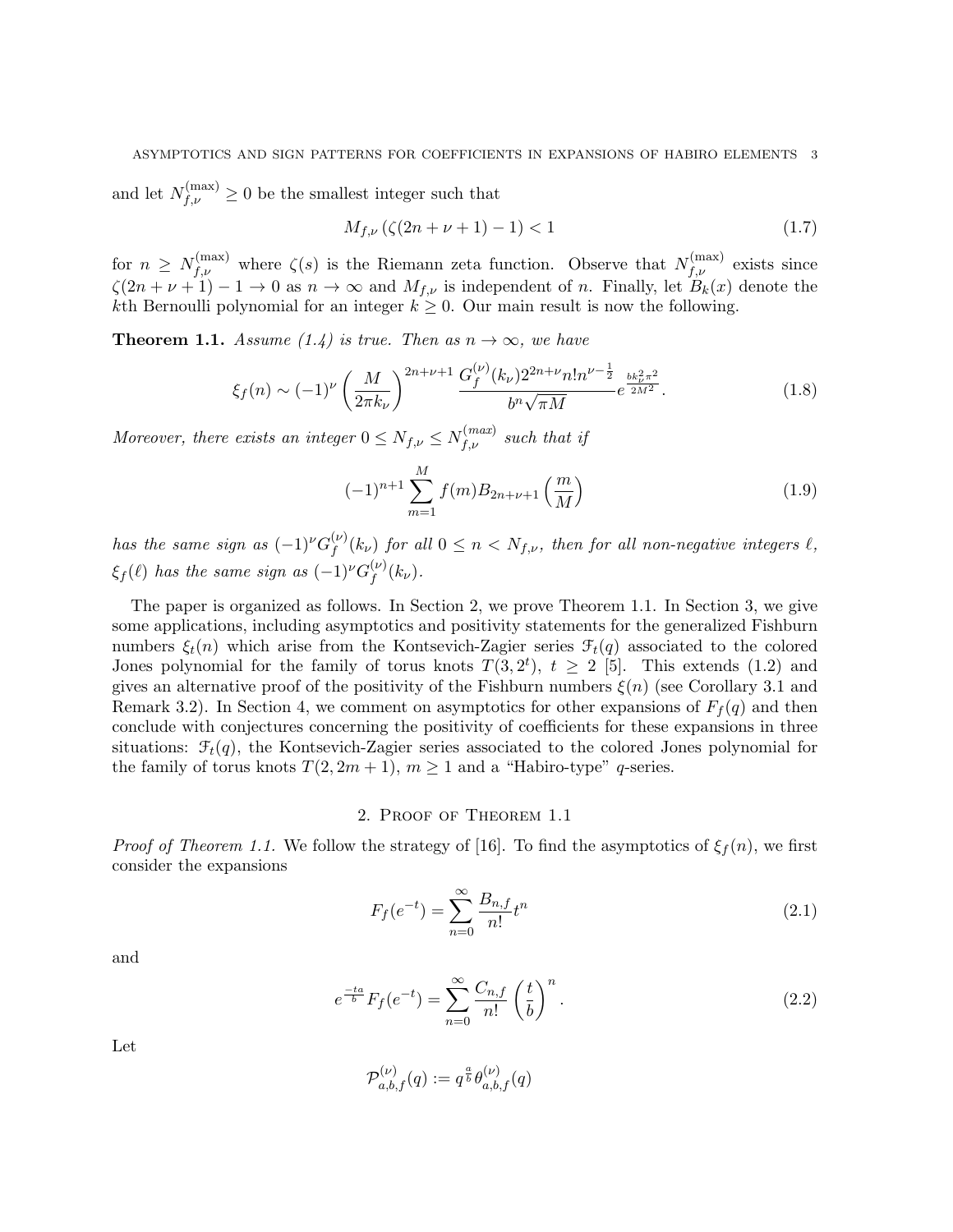and define the L-function

$$
L(s, f) = \sum_{n=1}^{\infty} \frac{f(n)}{n^s}.
$$

The Mellin transform of  $\mathcal{P}_{a,b,f}^{(\nu)}(e^{-t})$  is

$$
\int_0^\infty t^{s-1} \mathcal{P}_{a,b,f}^{(\nu)}(e^{-t}) dt = \sum_{n\geq 0} n^{\nu} f(n) \int_0^\infty t^{s-1} e^{\frac{-tn^2}{b}} dt
$$

$$
= b^s \Gamma(s) \sum_{n\geq 0} \frac{f(n)}{n^{2s-\nu}}
$$

$$
= b^s \Gamma(s) L(2s - \nu, f) \tag{2.3}
$$

where  $\Gamma(s)$  is the usual Gamma function. Applying Mellin inversion to (2.3), we obtain

$$
\mathcal{P}_{a,b,f}^{(\nu)}(e^{-t}) = \frac{1}{2\pi i} \int_{\text{Re}(s)=c} b^{s} \Gamma(s) L(2s - \nu, f) \frac{ds}{t^{s}}
$$

where  $\text{Re}(s) = c$  is the abscissa of absolute convergence of  $\frac{b^s \Gamma(s) L(2s-\nu, f)}{t^s}$  $\frac{t(2s-\nu, f)}{t^s}$ . It is well-known that  $L(s, f)$  can be analytically continued to the whole complex plane except for a possible simple pole at  $s = 1$  with residue

$$
R_{f,M} := \frac{1}{M} \sum_{m \, (\text{mod } M)} f(m).
$$

By a standard complex analytic computation, we have

$$
\mathcal{P}_{a,b,f}^{(\nu)}(e^{-t}) \sim \sum_{n=0}^{\infty} \frac{(-1)^n L(-2n-\nu,f)}{b^n n!} t^n + \frac{b^{\frac{\nu+1}{2}} \Gamma\left(\frac{\nu+1}{2}\right) R_{f,M}}{t^{\frac{\nu+1}{2}}}
$$

as  $t \to 0^+$ . By (1.4) and (2.2), we compare coefficients to obtain

$$
C_{n,f} = (-1)^n L(-2n - \nu, f). \tag{2.4}
$$

Also, it is clear from (1.4) and (2.2) that  $R_{f,M} = 0$ . Via [12, Eqn. (24)] or [4, Chapter 12], we have

$$
L(-2n-\nu,f) = (-1)^{n+\nu} \left(\frac{M}{2\pi}\right)^{2n+\nu+1} \frac{(2n+\nu)!}{\sqrt{M}} \sum_{k=1}^{\infty} \frac{G_f^{(\nu)}(k)}{k^{2n+\nu+1}}.
$$
 (2.5)

Let  $k_{\nu} \geq 1$  be the smallest integer such that  $G_f^{(\nu)}$  $f^{(\nu)}(k_{\nu}) \neq 0$ . Then

$$
L(-2n-\nu,f) = (-1)^{n+\nu} \left(\frac{M}{2\pi}\right)^{2n+\nu+1} \frac{G_f^{(\nu)}(k_\nu)(2n+\nu)!}{k_\nu^{2n+\nu+1}\sqrt{M}} \left(1+O\left(\left(\frac{k_\nu}{k_\nu+1}\right)^{2n-\varepsilon}\right)\right) \tag{2.6}
$$

for any  $\varepsilon > 0^1$ . Using (2.4) and (2.6), it follows

$$
C_{n,f} = (-1)^{\nu} \left(\frac{M}{2\pi}\right)^{2n+\nu+1} \frac{G_f^{(\nu)}(k_{\nu})(2n+\nu)!}{k_{\nu}^{2n+\nu+1}\sqrt{M}} \left(1+O\left(\left(\frac{k_{\nu}}{k_{\nu}+1}\right)^{2n-\varepsilon}\right)\right). \tag{2.7}
$$

<sup>1</sup>We can take  $\varepsilon = 0$  when  $\nu = 1$ .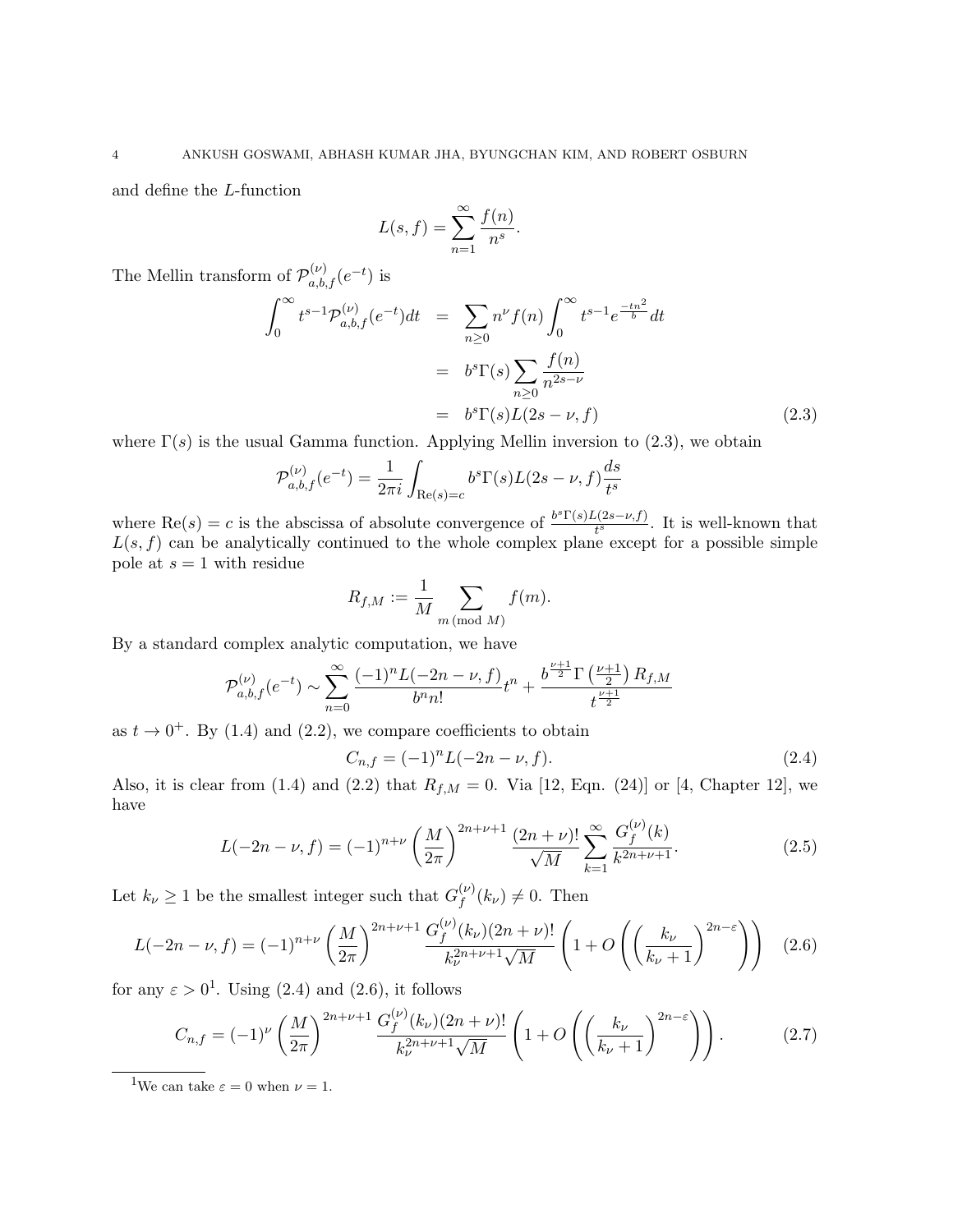From  $(2.1)$ , we have

$$
B_{n,f} = \frac{1}{b^n} \sum_{k=0}^n \binom{n}{k} a^{n-k} C_{k,f} = \frac{1}{b^n} \left( C_{n,f} + naC_{n-1,f} + \frac{n(n-1)a^2}{2} C_{n-2,f} + \cdots \right). \tag{2.8}
$$

From  $(2.7)$  and  $(2.8)$ , we deduce

$$
B_{n,f} = \frac{C_{n,f}}{b^n} \left( 1 + \frac{na \left(\frac{2\pi k_{\nu}}{M}\right)^2}{(2n + \nu - 1)(2n + \nu)} + \frac{n(n-1)a^2 \left(\frac{2\pi k_{\nu}}{M}\right)^4}{2(2n + \nu - 3)(2n + \nu - 2)(2n + \nu - 1)(2n + \nu)} + \cdots \right). (2.9)
$$

An application of Stirling's formula

$$
n! = \sqrt{2\pi n} \left(\frac{n}{e}\right)^n \left(1 + \frac{1}{12n} + \frac{1}{288n^2} + \cdots\right)
$$
 (2.10)

implies

$$
\frac{(2n+\nu)!}{n!^2} = \frac{2^{2n+\nu}n^{\nu-\frac{1}{2}}}{\sqrt{\pi}} \left( 1 + \frac{(-1)^{\nu+1}(2\nu+1)}{8n} + \frac{(-1)^{\nu}(6\nu+1)}{128n^2} + \cdots \right). \tag{2.11}
$$

Combining (2.7), (2.9) and (2.11) yields

$$
B_{n,f} = (-1)^{\nu} \left(\frac{M}{2\pi k_{\nu}}\right)^{2n+\nu+1} \frac{G_f^{(\nu)}(k_{\nu})2^{2n+\nu}n!^2n^{\nu-\frac{1}{2}}}{b^n\sqrt{\pi M}} \left(1+O\left(\left(\frac{k_{\nu}}{k_{\nu}+1}\right)^{2n-\varepsilon}\right)\right)
$$
  

$$
\times \left(1+\frac{(-1)^{\nu+1}(2\nu+1)}{8n}+\frac{(-1)^{\nu}(6\nu+1)}{128n^2}+\cdots\right) \left(1+\frac{na\left(\frac{2\pi k_{\nu}}{M}\right)^2}{(2n+\nu-1)(2n+\nu)} +\frac{n(n-1)a^2\left(\frac{2\pi k_{\nu}}{M}\right)^4}{2(2n+\nu-3)(2n+\nu-2)(2n+\nu-1)(2n+\nu)}+\cdots\right)
$$

and so

$$
B_{n,f} \sim (-1)^{\nu} \left(\frac{M}{2\pi k_{\nu}}\right)^{2n+\nu+1} \frac{G_f^{(\nu)}(k_{\nu}) 2^{2n+\nu} n!^2 n^{\nu-\frac{1}{2}}}{b^n \sqrt{\pi M}} \left(1 + \frac{\alpha_{1,f,\nu}}{n} + \frac{\alpha_{2,f,\nu}}{n^2} + \cdots\right) \tag{2.12}
$$

where  $\alpha_{1,f,\nu} := \frac{a(\frac{2\pi k_{\nu}}{M})^2}{4}$  $\frac{\binom{k\nu}{M}}{4}$  +  $\frac{(-1)^{\nu+1}(2\nu+1)}{8}$  $\frac{\Gamma(2\nu+1)}{8}$  and all the remaining constants  $\alpha_{i,f,\nu}$  are effectively computable. Now, we recall

$$
\frac{t^m}{m!} = \sum_{n=m}^{\infty} S_{n,m} \frac{(1 - e^{-t})^n}{n!}
$$
\n(2.13)

where  $S_{n,m}$  denotes the Stirling numbers of the first kind. From (2.1) and (2.13), we interchange sums

$$
F_f(e^{-t}) = \sum_{m=0}^{\infty} B_{m,f} \sum_{n=m}^{\infty} S_{n,m} \frac{(1 - e^{-t})^n}{n!} = B_{0,f} + \sum_{n=1}^{\infty} \frac{(1 - e^{-t})^n}{n!} \sum_{m=1}^n S_{n,m} B_{m,f}
$$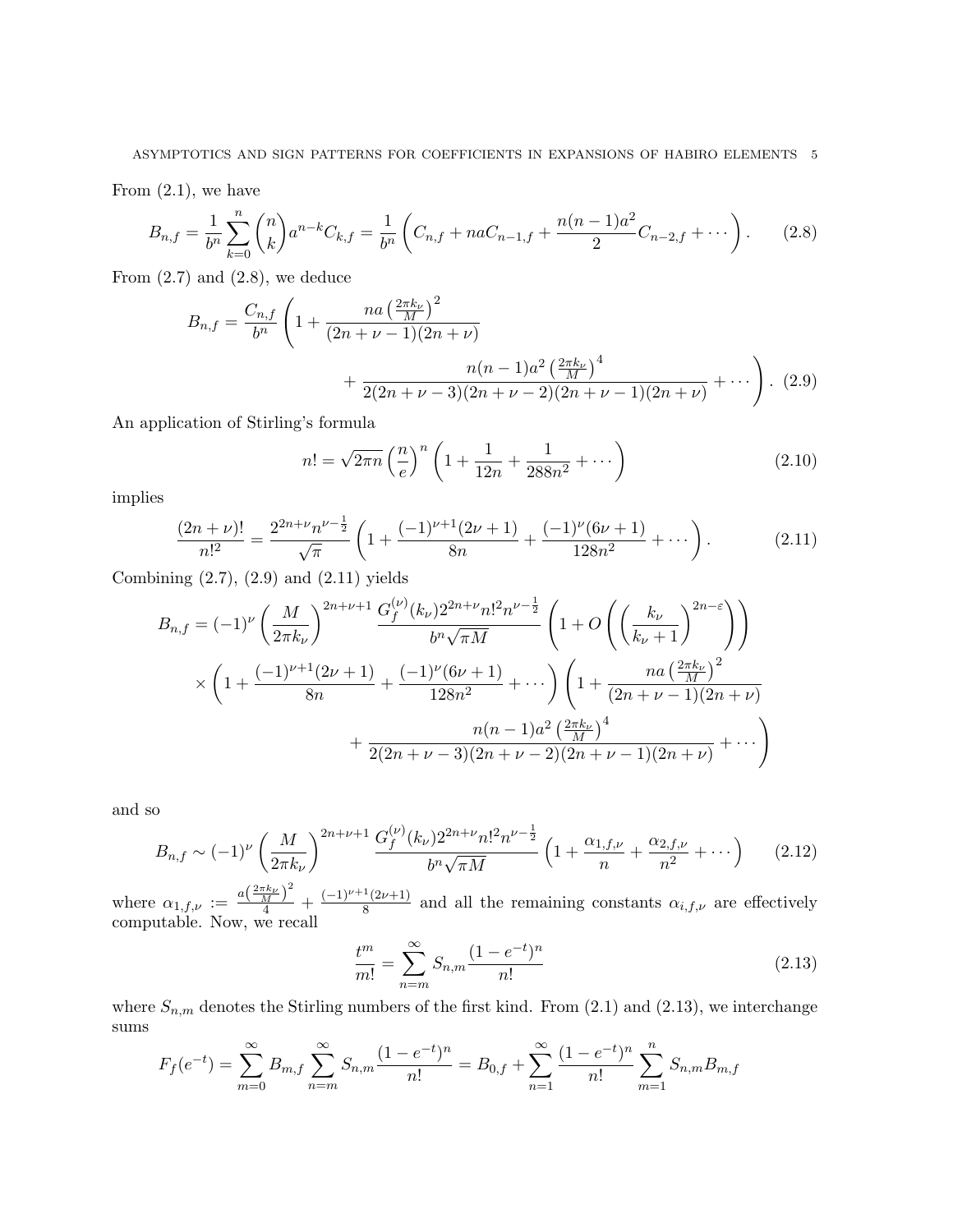and thus

$$
\xi_f(n) = \frac{1}{n!} \sum_{m=0}^{n-1} S_{n,n-m} B_{n-m,f}.
$$
\n(2.14)

Next, from  $S_{n,n} = 1$  and the recursion  $S_{n+1,m} = S_{n,m-1} + nS_{n,m}$  we have

$$
S_{n,n-m} = \frac{n^{2m}}{2^m m!} \left( 1 - \frac{\beta_1(m)}{n} + \frac{\beta_2(m)}{n^2} + \cdots \right)
$$
 (2.15)

with computable coefficients  $\beta_1(m) = \frac{2m^2+m}{3}$ ,  $\beta_2(m)$ ,  $\cdots$ . From (2.12), it follows

$$
\frac{B_{n-m,f}}{B_{n,f}} = \left(\frac{bk_{\nu}^2 \pi^2}{M^2}\right)^m \left(\frac{(n-m)!}{n!}\right)^2 \left(1 + O\left(\frac{1}{n}\right)\right) \tag{2.16}
$$

and by (2.10)

$$
\left(\frac{(n-m)!}{n!}\right)^2 = \frac{1}{n^{2m}} \left(1 + \frac{m(m-1)}{n} + \frac{3m^4 - 4m^3 + m}{6n^2} + \cdots\right). \tag{2.17}
$$

Finally, we combine  $(2.14)$ – $(2.17)$  to obtain

$$
\xi_f(n) = \frac{B_{n,f}}{n!} \sum_{m=0}^{n-1} \frac{1}{m!} \left( \frac{bk_\nu^2 \pi^2}{2M^2} \right)^m \left( 1 + O\left(\frac{1}{n}\right) \right)
$$
  
\$\times \left( 1 - \frac{\beta\_1(m)}{n} + \frac{\beta\_2(m)}{n^2} + \cdots \right) \left( 1 + \frac{m(m-1)}{n} + \frac{3m^4 - 4m^3 + m}{6n^2} + \cdots \right)\$  
=  $\frac{B_{n,f}}{n!} \left( \sum_{m=0}^{\infty} \frac{1}{m!} \left( \frac{bk_\nu^2 \pi^2}{2M^2} \right)^m + O\left(\frac{1}{n}\right) \right)$   
=  $\frac{B_{n,f}}{n!} e^{\frac{bk_\nu^2 \pi^2}{2M^2}} \left( 1 + O\left(\frac{1}{n}\right) \right).$ 

The result  $(1.8)$  now follows from  $(2.12)$ . Now for fixed f, we have from  $(2.4)$  and  $(2.5)$ 

$$
C_{n,f} = (-1)^{\nu} G_f^{(\nu)}(k_{\nu}) \left(\frac{M}{2\pi}\right)^{2n+\nu+1} \frac{(2n+\nu)!}{k_{\nu}^{2n+\nu+1}\sqrt{M}} \left(1 + \frac{1}{G_f^{(\nu)}(k_{\nu})} \sum_{k=k_{\nu}+1}^{\infty} \frac{G_f^{(\nu)}(k)}{k^{2n+\nu+1}}\right). \tag{2.18}
$$

Next, (1.5) implies

$$
\left| \frac{G_f^{(\nu)}(k)}{G_f^{(\nu)}(k_\nu)} \right| \le M_{f,\nu}
$$

and this yields

$$
\left| \frac{1}{G_f^{(\nu)}(k_{\nu})} \sum_{k=k_{\nu}+1}^{\infty} \frac{G_f^{(\nu)}(k)}{k^{2n+\nu+1}} \right| \le M_{f,\nu} \left( \zeta(2n+\nu+1) - 1 \right) < 1 \tag{2.19}
$$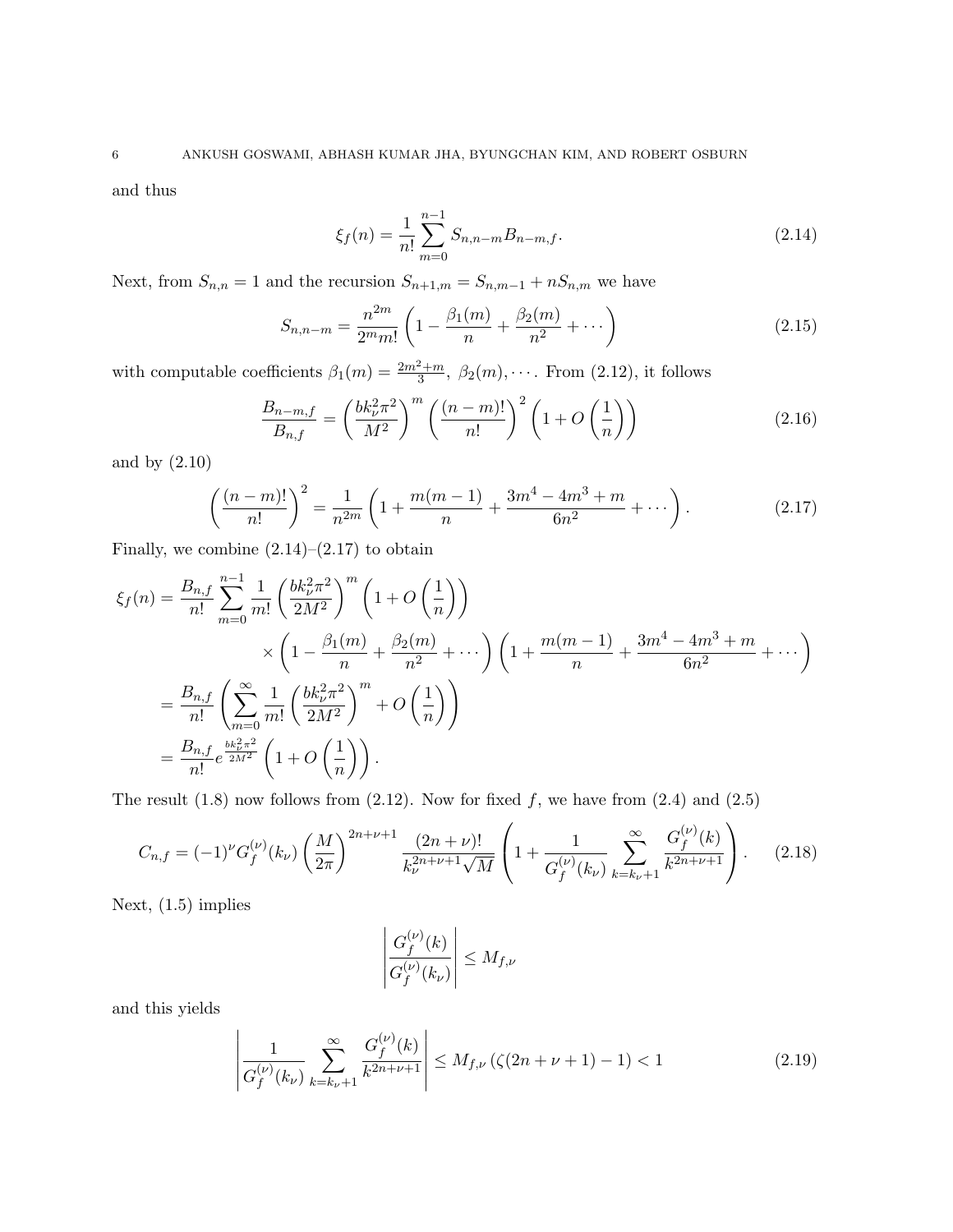for  $n \ge N_{f,\nu}^{(\max)}$  where  $N_{f,\nu}^{(\max)}$  is as in (1.7). Clearly, we can choose  $0 \le N_{f,\nu} \le N_{f,\nu}^{(\max)}$  satisfying (2.19) for  $n \ge N_{f,\nu}$ . For such an  $N_{f,\nu}$ , it now follows from (2.18) that  $C_{n,f}$  and  $(-1)^{\nu}G_f^{(\nu)}$  $f^{\left(\nu\right)}(k_\nu)$ have the same sign for all  $n \geq N_{f,\nu}$ . Next, we note using (2.4) and [2, Lemma 3.2] that

$$
C_{n,f} = (-1)^{n+1} \frac{M^{2n+\nu}}{2n+\nu+1} \sum_{m=1}^{M} f(m) B_{2n+\nu+1} \left(\frac{m}{M}\right)
$$
 (2.20)

where for  $k \geq 0$ ,  $B_k(x)$  denotes the kth Bernoulli polynomial. Hence (2.20) implies that if  $C_{n,f}$ , or equivalently (1.9), has the same sign as  $(-1)^{\nu} G_f^{(\nu)}$  $f_f^{(\nu)}(k_{\nu})$  for  $0 \le n < N_{f,\nu}$ , then (2.8) and (2.14) imply that  $\xi_f(\ell)$  has the same sign as  $(-1)^{\nu} G_f^{(\nu)}$  $f_f^{(\nu)}(k_\nu)$  for all  $\ell \geq 0$ .

#### 3. Examples

In this section, we illustrate Theorem 1.1 with three examples.

3.1. Kontsevich-Zagier series for torus knots  $T(3, 2^t)$ . For  $t \geq 2$ , consider the Kontsevich-Zagier series associated to the family of torus knots  $T(3,2^t)^2$ 

$$
\mathcal{F}_t(q) = (-1)^{h''(t)} q^{-h'(t)} \sum_{n \ge 0} (q)_n \sum_{3 \sum_{\ell=1}^{m(t)-1} j_\ell \ell \equiv 1 \pmod{m(t)}} (-1)^{\sum_{\ell=1}^{m(t)-1} j_\ell q} q^{\frac{-a(t) + \sum_{\ell=1}^{m(t)-1} j_\ell \ell}{m(t)}} + \sum_{\ell=1}^{m(t)-1} \binom{j_\ell}{2} \times \sum_{\ell=1}^{m(t)-1} \prod_{j_\ell=1}^{m(t)-1} \binom{n + I(\ell \le k)}{j_\ell}
$$
\n(3.1)

where

$$
h''(t) = \begin{cases} \frac{2^t - 1}{3}, & \text{if } t \text{ is even,} \\ \frac{2^t - 2}{3}, & \text{if } t \text{ is odd,} \end{cases} \qquad h'(t) = \begin{cases} \frac{2^t - 4}{3}, & \text{if } t \text{ is even,} \\ \frac{2^t - 5}{3}, & \text{if } t \text{ is odd,} \end{cases} \qquad a(t) = \begin{cases} \frac{2^{t-1} + 1}{3}, & \text{if } t \text{ is even,} \\ \frac{2^t + 1}{3}, & \text{if } t \text{ is odd,} \end{cases}
$$

 $m(t) = 2^{t-1}$ ,  $I(*)$  is the characteristic function and

$$
\begin{bmatrix} n \\ k \end{bmatrix} = \frac{(q)_n}{(q)_{n-k}(q)_k}
$$

is the q-binomial coefficient. The expression  $\mathcal{F}_t(q)$  matches the Nth colored Jones polynomial for  $T(3, 2^t)$  at a root of unity  $q = e^{\frac{2\pi i}{N}}$ , converges in a similar manner as  $F(q)$  and is an element of H (see [5] for further details). The *generalized Fishburn numbers*  $\xi_t(n)$  are defined by

$$
\mathcal{F}_t(1-q) = \sum_{n=0}^{\infty} \xi_t(n)q^n.
$$

An application of Theorem 1.1 is the following. Note that  $(1.2)$  follows after taking  $t = 1$  and simplifying (for brevity, we only state the leading term).

<sup>&</sup>lt;sup>2</sup>For  $t = 1$ , one may define the sum over the  $j_{\ell}$  to be 1 in (3.1) to recover (1.1).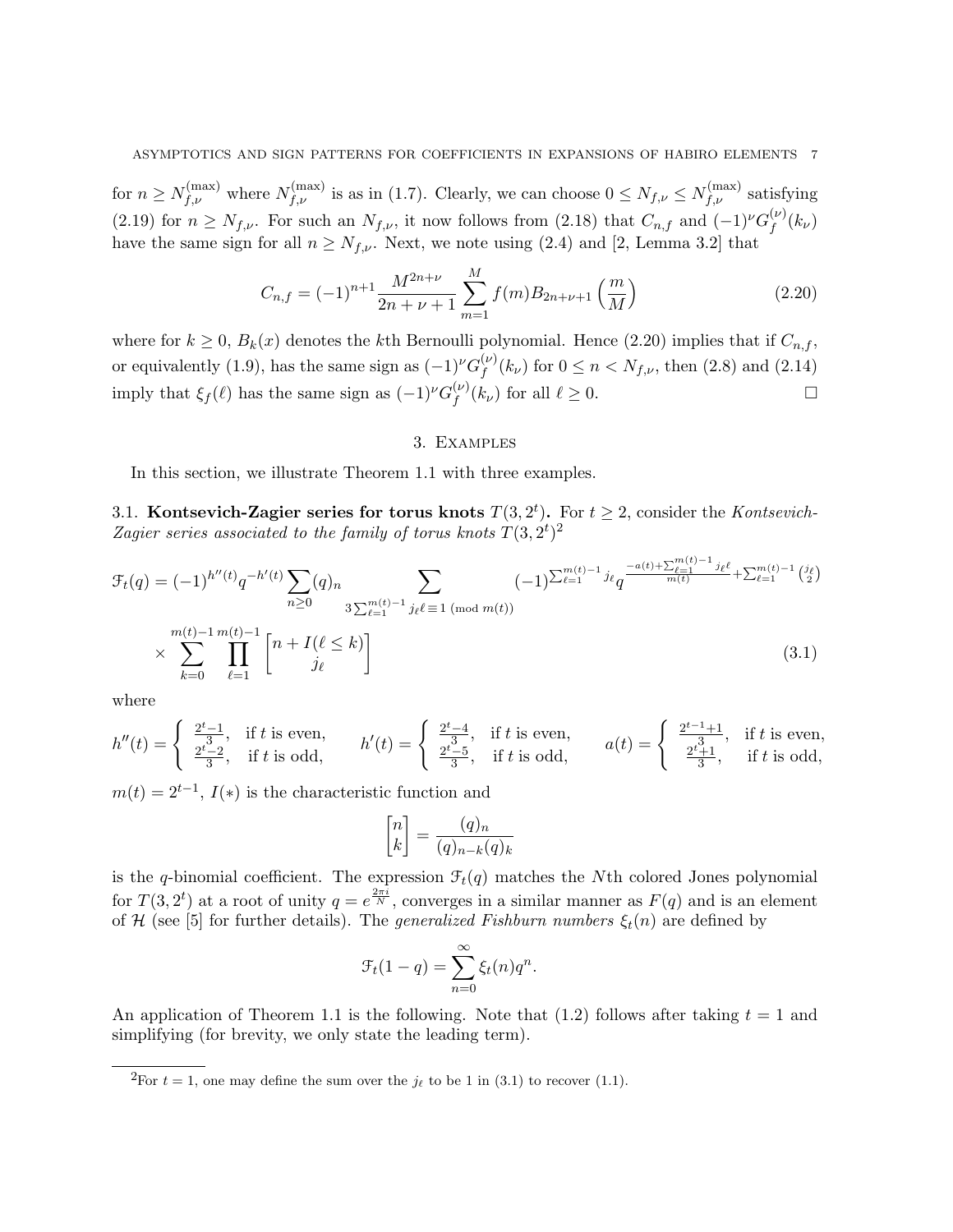Corollary 3.1. Let  $t \geq 1$ . As  $n \to \infty$ , we have

$$
\xi_t(n) \sim \frac{\sin(\frac{\pi}{2^t})}{2^t \sqrt{3\pi}} \left(\frac{3 \cdot 2^t}{\pi}\right)^{2n+2} \frac{2^{2n+1} n! \sqrt{n}}{(3 \cdot 2^{t+2})^n} e^{\frac{\pi^2}{3 \cdot 2^{t+1}}}.
$$
\n(3.2)

Moreover, let  $N_t \geq 0$  be the smallest integer such that

$$
\zeta(2n+2) < \sin\left(\frac{\pi}{2^t}\right) + 1\tag{3.3}
$$

for  $n \geq N_t$ . If

$$
(-1)^n \left[ B_{2n+2} \left( \frac{2^{t+1} - 3}{3 \cdot 2^{t+1}} \right) - B_{2n+2} \left( \frac{2^{t+1} + 3}{3 \cdot 2^{t+1}} \right) \right] \ge 0
$$
\n
$$
\lim_{n \to \infty} \mathcal{L}(\ell) > 0 \text{ for all } \ell > 0 \text{ and } t > 1 \tag{3.4}
$$

for all  $0 \le n \le N_t$ , then  $\xi_t(\ell) > 0$  for all  $\ell \ge 0$  and  $t \ge 1$ .

*Proof.* The Kontsevich-Zagier series  $\mathcal{F}_t(q)$  satisfies the strange identity [5, Proposition 2.4]<sup>3</sup>

$$
\mathcal{F}_t(q)^{u} = \mathcal{F}(\theta^{(1)}_{(2^{t+1}-3)^2,3\cdot 2^{t+2},\chi_t}(q))
$$
\n(3.5)

where

$$
\chi_t(n) := \begin{cases}\n-\frac{1}{2} & \text{if } n \equiv 2^{t+1} - 3, 3 + 2^{t+2} \pmod{3 \cdot 2^{t+1}}, \\
\frac{1}{2} & \text{if } n \equiv 2^{t+1} + 3, 2^{t+2} - 3 \pmod{3 \cdot 2^{t+1}}, \\
0 & \text{otherwise.} \n\end{cases}
$$
\n(3.6)

Note that  $\chi_t$  is an even function with period  $M = 3 \cdot 2^{t+1}$ . Next, we claim that  $k_1 = 1$ . To see this, observe that (1.5) and (3.6) yield

$$
G_{\chi_t}^{(1)}(1) = -\frac{1}{\sqrt{3 \cdot 2^{t+1}}} \left\{ \cos \left( \frac{2\pi (2^{t+1} - 3)}{3 \cdot 2^{t+1}} \right) + \cos \left( \frac{2\pi (3 + 2^{t+2})}{3 \cdot 2^{t+1}} \right) - \cos \left( \frac{2\pi (2^{t+1} + 3)}{3 \cdot 2^{t+1}} \right) - \cos \left( \frac{2\pi (2^{t+2} - 3)}{3 \cdot 2^{t+1}} \right) \right\}
$$
  
= 
$$
-\frac{1}{\sqrt{2^{t-1}}} \sin \left( \frac{\pi}{2^t} \right) \tag{3.7}
$$

which is non-zero for any  $t \geq 1$ . By Theorem 1.1, (3.5) and (3.7), (3.2) follows. To deduce the positivity statement for  $\xi_t(n)$ , we first note using (1.6) and (3.7) that

$$
M_{\chi_t,1} = \frac{8}{\sqrt{3 \cdot 2^{t+1}} \left| G_{\chi_t}^{(1)}(k_\nu) \right|} = \frac{4}{\sqrt{3} \sin\left(\frac{\pi}{2^t}\right)}.
$$

Thus, (1.7) implies that  $N_t^{(\text{max})}$  $t_t^{(\max)} := N_{\chi_t,1}^{(\max)} \ge 0$  is the smallest integer satisfying √

$$
\zeta(2n+2) < \frac{\sqrt{3}}{4}\sin\left(\frac{\pi}{2^t}\right) + 1
$$

for  $n \geq N_t^{(\text{max})}$  $t_t^{\text{(max)}}$ . In fact,

$$
\left| G_{\chi_t}^{(1)}(k) \right| \le \frac{1}{\sqrt{2^{t-1}}}
$$

<sup>&</sup>lt;sup>3</sup>Taking  $t = 1$  in (3.5) and (3.6) recovers (1.3).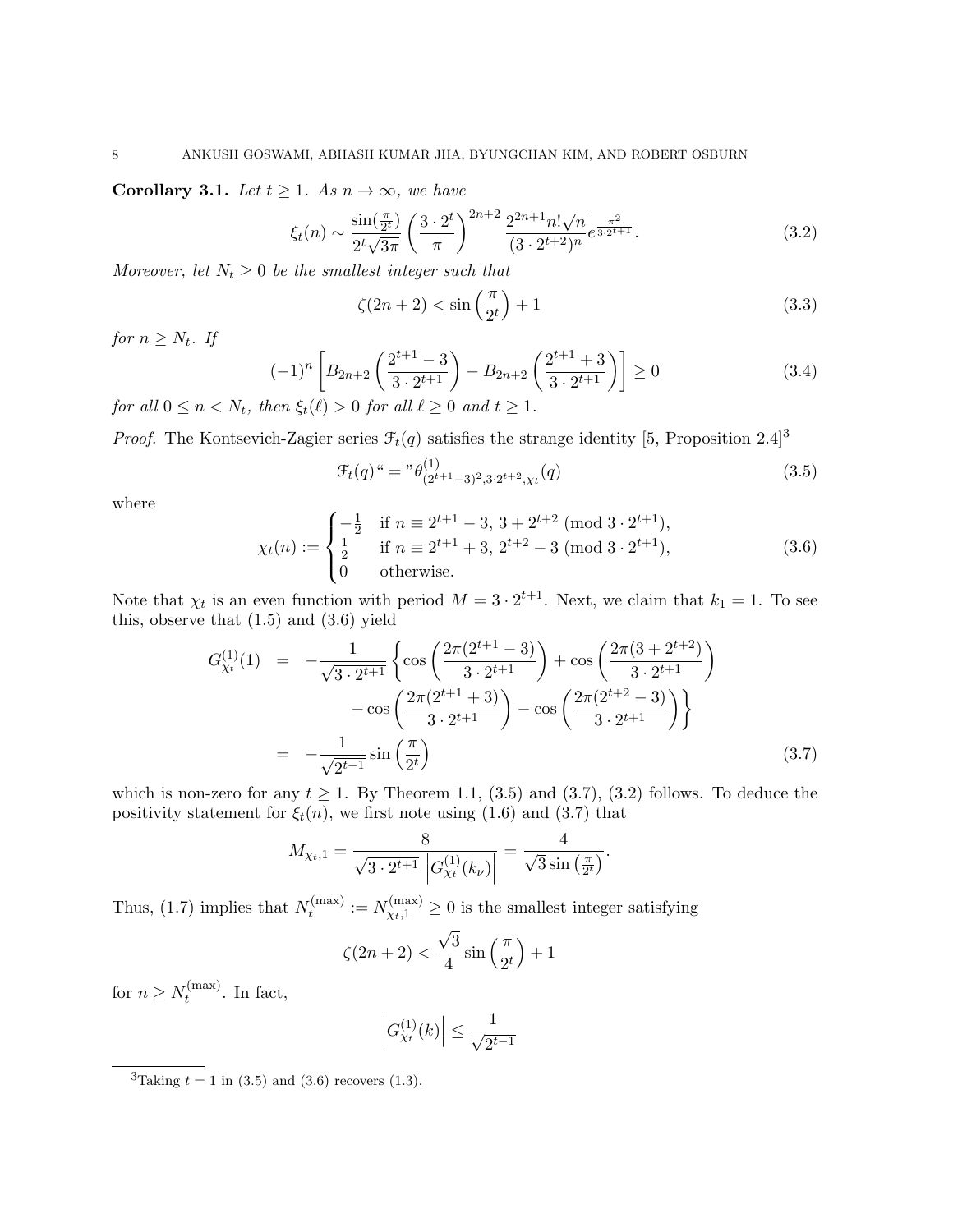and thus we obtain using (3.7)

$$
\left| \frac{1}{G_{\chi_t}^{(1)}(1)} \sum_{k=2}^{\infty} \frac{G_{\chi_t}^{(1)}(k)}{k^{2n+2}} \right| \le \frac{\zeta(2n+2)-1}{\sin\left(\frac{\pi}{2^t}\right)} < 1
$$

for  $n \geq N_t$  with  $0 \leq N_t \leq N_t^{(\text{max})}$  $t_t^{\text{(max)}}$ . Using Theorem 1.1 and the fact that

$$
B_k(x) = (-1)^k B_k(1-x)
$$
\n(3.8)

for  $k \geq 0$ , it now follows that for all non-negative integers  $\ell$ ,  $\xi_t(\ell) > 0$  if  $(3.4)$  is non-negative for  $0 \leq n \lt N_t$ . . В последните при подата на селото на селото на селото на селото на селото на селото на селото на селото на п<br>В последните подата на селото на селото на селото на селото на селото на селото на селото на селото на селото

**Remark 3.2.** Using Corollary 3.1, we verify (3.4) for  $0 \le n \le N_t$  to confirm that  $\xi_t(\ell) > 0$  for all  $\ell \ge 0$  and  $1 \le t \le 500$ . In particular, this shows that  $\xi(\ell) > 0$  for all  $\ell \ge 0$ . In Table 1, we list values of  $N_t$  for  $1 \le t \le 10$ .

|                                                                                  |  |  |  |  | $t   1   2   3   4   5   6   7   8   9   10$ |
|----------------------------------------------------------------------------------|--|--|--|--|----------------------------------------------|
| $\mid N_t \mid 0 \mid 0 \mid 1 \mid 1 \mid 1 \mid 2 \mid 2 \mid 3 \mid 3 \mid 4$ |  |  |  |  |                                              |

TABLE 1. List of values of  $N_t$  for  $1 \le t \le 10$ 

3.2. Kontsevich-Zagier series for torus knots  $T(2, 2m+1)$ . Let  $m \in \mathbb{N}$ . For  $0 \le \ell \le m-1$ , define the Kontsevich-Zagier series for the torus knot  $T(2, 2m + 1)$  as follows:

$$
X_m^{(\ell)}(q) := \sum_{k_1, k_2, \dots, k_m = 0}^{\infty} (q)_{k_m} q^{k_1^2 + \dots + k_{m-1}^2 + k_{\ell+1} + \dots + k_{m-1}} \prod_{i=1}^{m-1} \left[ k_{i+1} + \delta_{i,\ell} \right]
$$

where  $\delta_{i,\ell}$  is the characteristic function. The expression  $X_m^{(\ell)}(q)$  matches the Nth colored Jones polynomial for  $T(2, 2m + 1)$  when  $\ell = 0$  and  $q = e^{\frac{2\pi i}{N}}$  and is an element of H. Write

$$
X_m^{(\ell)}(1-q) =: \sum_{n \ge 0} \xi_{\ell,m}(n) q^n.
$$

Another application of Theorem 1.1 is the following. Observe that (1.2) also follows by choosing  $m = 1$  and  $\ell = 0$  and simplifying as  $X_1^{(0)}$  $I_1^{(0)}(q) = F(q).$ 

Corollary 3.3. Let  $m \in \mathbb{N}$  and  $0 \leq \ell \leq m - 1$ . As  $n \to \infty$ , we have

$$
\xi_{\ell,m}(n) \sim \sin\left(\frac{\pi(\ell+1)}{2m+1}\right) \left(\frac{2m+1}{\pi^2}\right)^{n+1} \frac{2^{n+3}n!\sqrt{n}}{\sqrt{\pi}} e^{\frac{\pi^2}{8m+4}}.
$$
\n(3.9)

Moreover, let  $N_{m,\ell} \geq 0$  be the smallest integer such that

$$
\zeta(2n+2) < \sin\left(\frac{\pi(\ell+1)}{2m+1}\right) + 1\tag{3.10}
$$

for  $n \geq N_{m,\ell}$ . If

$$
(-1)^n \left[ B_{2n+2} \left( \frac{2m-2\ell-1}{8m+4} \right) - B_{2n+2} \left( \frac{2m+2\ell+3}{8m+4} \right) \right] \ge 0 \tag{3.11}
$$

for all  $0 \le n \le N_{m,\ell}$ , then  $\xi_{\ell,m}(k) > 0$  for all  $k \ge 0$  and  $0 \le \ell \le m - 1$ .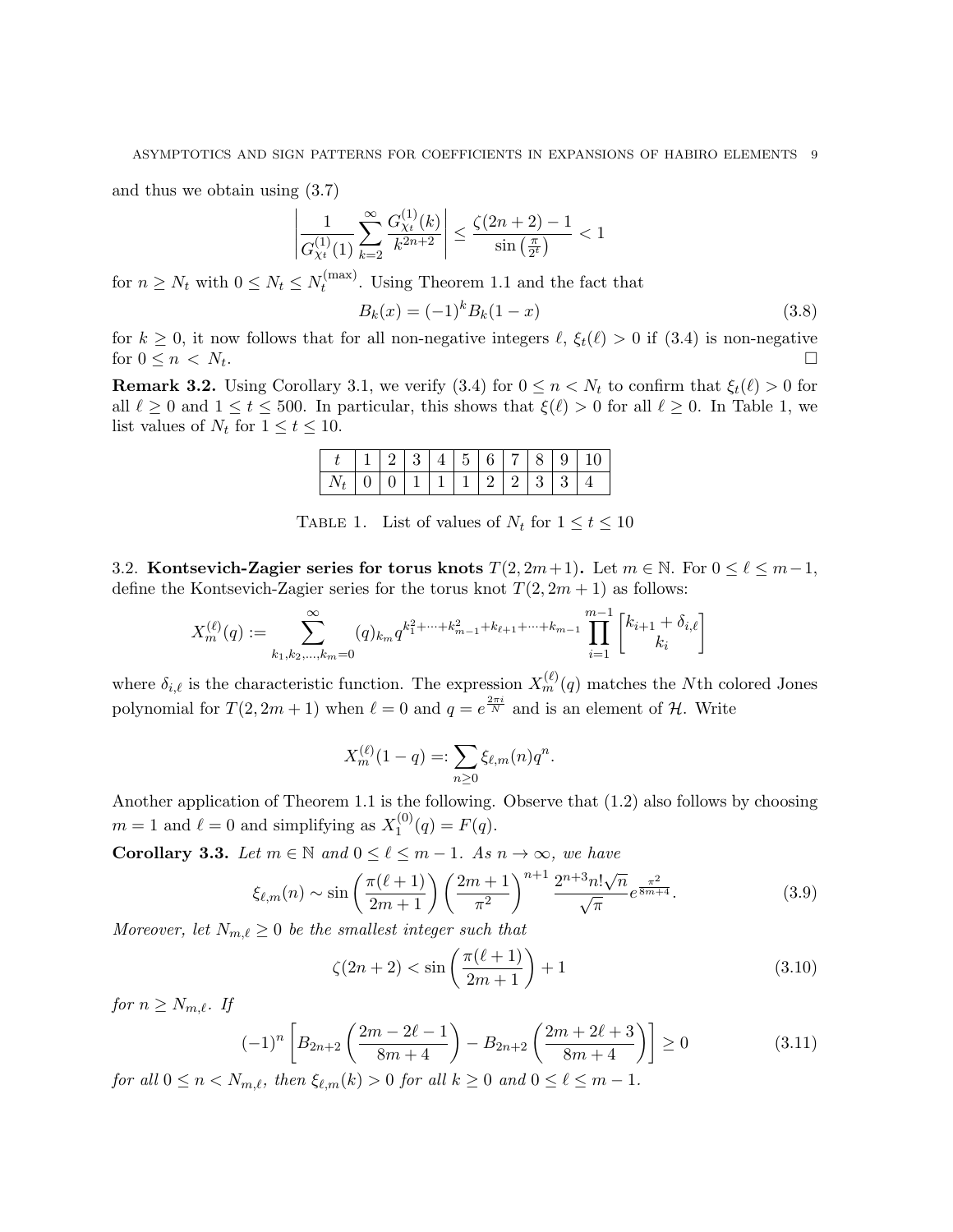Proof. Hikami [11, Eqn. (15)] established the strange identity

$$
X_m^{(\ell)}(q)^u = \binom{m}{2m-2\ell-1}^3 s(2m+1) \cdot X_m^{(\ell)}(q) \tag{3.12}
$$

where

$$
\chi_m^{(\ell)}(n) := \begin{cases}\n-\frac{1}{2} & \text{if } n \equiv 2m - 2\ell - 1, 6m + 2\ell + 5 \pmod{8m + 4}, \\
\frac{1}{2} & \text{if } n \equiv 2m + 2\ell + 3, 6m - 2\ell + 1 \pmod{8m + 4}, \\
0 & \text{otherwise.} \n\end{cases}
$$
\n(3.13)

Note that  $\chi_m^{(\ell)}(n)$  is an even function with period  $M = 8m + 4$ . Next, we claim that  $k_1 = 1$ . To see this, observe that (1.5) and (3.13) yield

$$
G_{\chi_m^{(\ell)}}^{(1)}(1) = -\frac{1}{\sqrt{8m+4}} \left\{ \cos\left(\frac{2\pi(2m-2\ell-1)}{8m+4}\right) + \cos\left(\frac{2\pi(6m+2\ell+5)}{8m+4}\right) - \cos\left(\frac{2\pi(2m+2\ell+3)}{8m+4}\right) - \cos\left(\frac{2\pi(6m-2\ell+1)}{8m+4}\right) \right\}
$$
  
= 
$$
-\frac{2}{\sqrt{2m+1}} \sin\left(\frac{\pi(\ell+1)}{2m+1}\right)
$$
(3.14)

which is non-zero for any  $m \in \mathbb{N}$  and  $0 \leq \ell \leq m - 1$ . By Theorem 1.1, (3.12) and (3.14), (3.9) follows. To deduce the positivity statement for  $\xi_{\ell,m}(n)$ , we first note using (1.6) and (3.14) that

$$
M_{\chi_m^{(\ell)},1} = \frac{8}{\sqrt{8m+4}} \frac{8}{\left| G_{\chi_m^{(\ell)}}^{(1)}(k_\nu) \right|} = \frac{2}{\sin\left(\frac{\pi(\ell+1)}{2m+1}\right)}.
$$

Thus, (1.7) implies that  $N_{m,\ell}^{(\text{max})} := N_{\mathcal{N}^{(\ell)}}^{(\text{max})}$  $\chi^{(\ell)}_{8m+4}, 1$  $\geq 0$  is the smallest integer satisfying

$$
\zeta(2n+2) < \frac{1}{2}\sin\left(\frac{\pi(\ell+1)}{2m+1}\right) + 1\tag{3.15}
$$

for  $n \geq N_{m,\ell}^{(\text{max})}$ . In fact,

$$
\left|G^{(1)}_{\chi_m^{(\ell)}}(k)\right|\leq \frac{2}{\sqrt{2m+1}}
$$

and thus we obtain using (3.14)

$$
\left|\frac{1}{G_{\chi_m^{(\ell)}}^{(1)}(1)}\sum_{k=2}^{\infty}\frac{G_{\chi_m^{(\ell)}}^{(1)}(k)}{k^{2n+2}}\right|\leq \frac{\zeta(2n+2)-1}{\sin\left(\frac{\pi(\ell+1)}{2m+1}\right)}<1
$$

for  $n \ge N_{m,\ell}$  with  $0 \le N_{m,\ell} \le N_{m,\ell}^{(\text{max})}$ . Using Theorem 1.1 and (3.8), it now follows that for all non-negative integers  $k$ ,  $\xi_{\ell,m}(k) > 0$  if  $(3.11)$  is non-negative for  $0 \le n < N_{m,\ell}$ .

**Remark 3.4.** Using Corollary 3.3, we verify (3.11) for  $0 \le n \le N_{m,\ell}$  to confirm that  $\xi_{\ell,m}(k) > 0$ for all  $k \geq 0$ ,  $1 \leq m \leq 500$  and  $0 \leq \ell \leq m-1$ . In Table 2, we list values of  $N_{m,\ell}$  for  $1 \leq m \leq 5$ and  $0 \leq \ell \leq m - 1$ .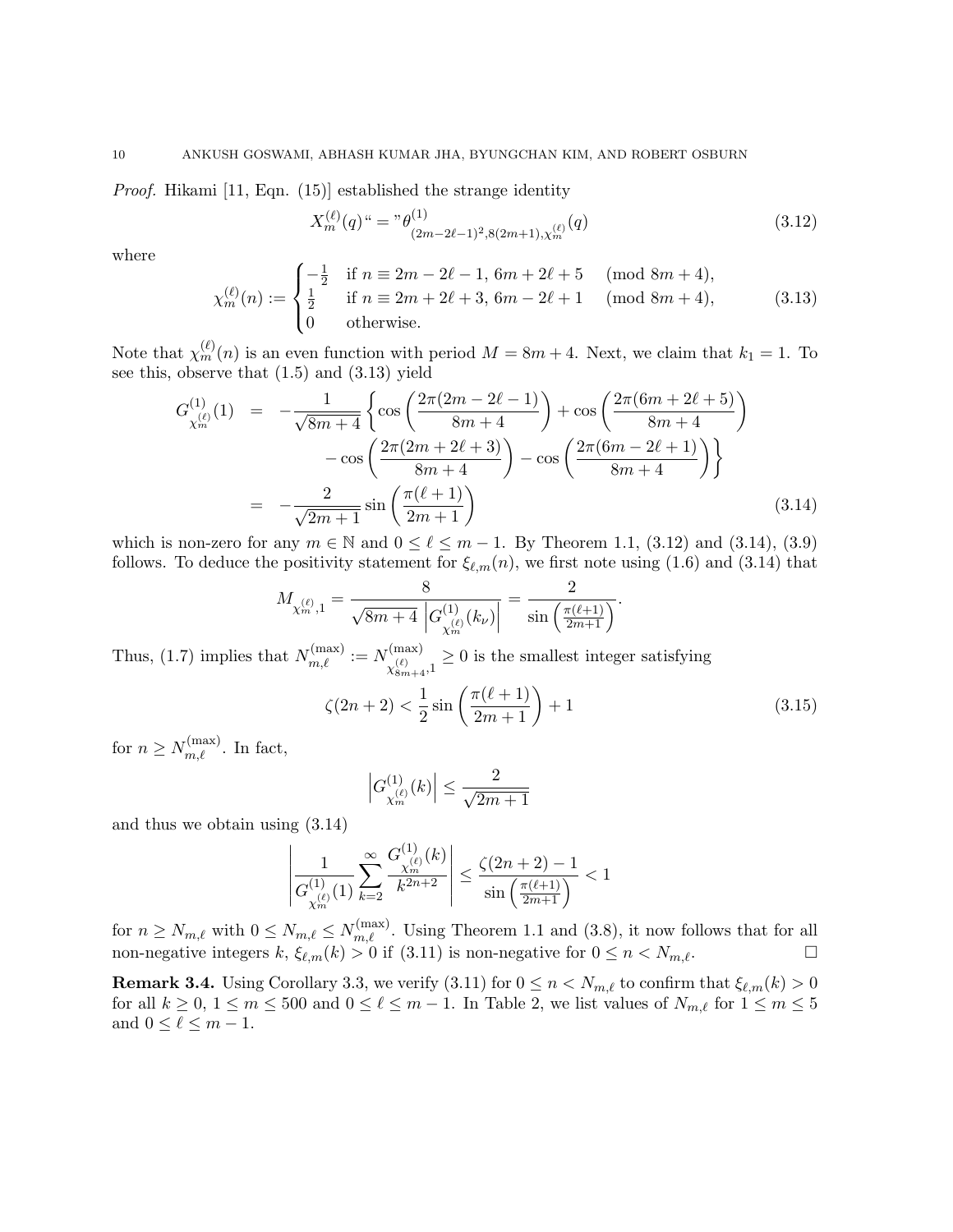| $\boldsymbol{m}$  |   |  |   |   |   |   |          |   |   |  |        |  |
|-------------------|---|--|---|---|---|---|----------|---|---|--|--------|--|
|                   | ັ |  | ັ |   |   | ັ | . .<br>↵ | ಀ | ັ |  | 2<br>ບ |  |
| $\rightarrow m,t$ |   |  |   | v | v |   | v        | ◡ |   |  | ັ      |  |

TABLE 2. List of values of  $N_{m,\ell}$  for  $1 \leq m \leq 5$  and  $0 \leq \ell \leq m - 1$ 

**Remark 3.5.** In fact, we can determine an infinite number of m and  $0 \leq \ell \leq m-1$  such that  $\xi_{\ell,m}(k)$  is positive for every  $k \geq 0$ . Let us put  $\ell = cm + d$ . Then

(1) It turns out that in order for  $\ell \in \mathbb{Z}$ , c and d must be rational numbers in their reduced forms such that  $c = \frac{p_1}{q_1}$  $\frac{p_1}{q_1}$  and  $d = \frac{p_2}{q_1}$  $\frac{p_2}{q_1}$  so that

$$
p_1 m \equiv -p_2 \pmod{q_1}.\tag{3.16}
$$

(2) Let  $m_0$  be the smallest non-negative integer satisfying the congruence in (3.16). Then with the choices of c and d as in (1) and using (3.10) with  $N_{m,\ell} = 0$ , we have

$$
\max\left(0, \frac{2m_0 - 3}{4}\right) \le cm_0 + d \le m_0 - 1, \text{ and } \frac{1}{2} \le c \le 1.
$$
 (3.17)

Equations (3.16) and (3.17) can now be used to determine an infinite family of m and  $0 \leq$  $\ell \leq m - 1$  such that  $\xi_{\ell,m}(k) > 0$  for all  $k \geq 0$  and  $m \geq 1$ . For example, let us choose  $c = 1$  ( $p_1 = 1$ ,  $q_1 = 1$ ). Then (3.16) and (3.17) force  $m_0 = 1$  and  $d = -1$ . Thus,  $\xi_{m-1,m}(k) > 0$ for all k. Similarly, if we choose  $c = \frac{1}{2}$  $\frac{1}{2}$  ( $p_1 = 1, q_1 = 2$ ), then (3.16) implies that  $m \equiv 1 \pmod{2}$ . This combined with (3.17) force  $m_0 = 1$  and  $d = -\frac{1}{2}$  $\frac{1}{2}$  so that we have  $\xi_{\frac{m-1}{2},m}(k) > 0$  for all  $k \geq 0$ and integers  $m \equiv 1 \pmod{2}$ .

# 3.3. An example with  $\nu = 0$ . For  $k \geq 1$ , let  $\mathcal{G}_k(q)$  denote the q-series

$$
\mathcal{G}_k(q) := \sum_{n_k \ge n_{k-1} \ge \dots \ge n_1 \ge 0} q^{n_k + 2n_{k-1}^2 + n_{k-1} + \dots + 2n_1^2 + 2n_1} (q; q^2)_{n_k} \begin{bmatrix} n_k \\ n_{k-1} \end{bmatrix}_{q^2} \dots \begin{bmatrix} n_2 \\ n_1 \end{bmatrix}_{q^2}
$$
 (3.18)

and write

$$
\mathcal{G}_k(1-q) =: \sum_{n\geq 0} \xi_{\mathcal{G}_k}(n) q^n.
$$

Corollary 3.6. As  $n \to \infty$ , we have

$$
\xi_{\mathcal{G}_k}(n) \sim \frac{\cos\left(\frac{\pi}{2(2k+1)}\right) 2^{2n+2} n!}{\pi^{\frac{3}{2}} \sqrt{n}} \left(\frac{2k+1}{\pi^2}\right)^n e^{\frac{\pi^2}{8(2k+1)}}.
$$
\n(3.19)

Moreover,  $\xi_{\mathcal{G}_k}(n) > 0$  for all  $n \geq 0$  and  $k \geq 1$ .

Proof. It was shown in [2, Example 5.2] that

$$
\mathcal{G}_k(q) = \sum_{n \ge 0} \chi_k(n) q^{\frac{n^2 - k^2}{2k + 1}} \tag{3.20}
$$

where

$$
\chi_k(n) := \begin{cases} 1 & n \equiv k, \ k+1 \pmod{4k+2}, \\ -1 & n \equiv -k, \ -k-1 \pmod{4k+2}, \\ 0 & \text{otherwise.} \end{cases}
$$
(3.21)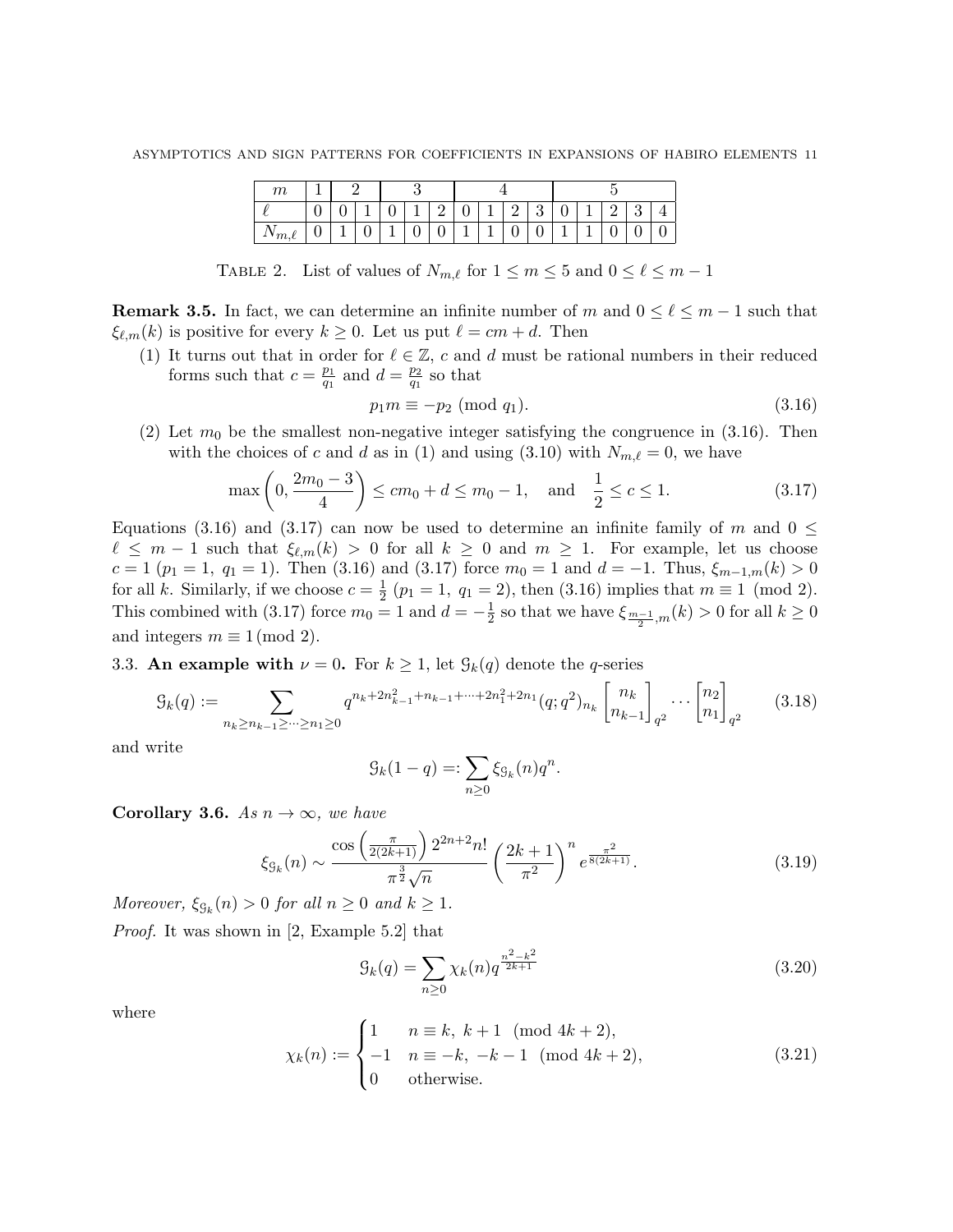Observe that  $(3.20)$  is not a strange identity but an actual identity valid for  $|q| < 1$  and every odd order root of unity q (see [2, Example 3.2]). Although  $\mathcal{G}_k(q) \notin \mathcal{H}$ , we note that when  $q = e^{-t}$ with  $t \to 0^+$ , the expression  $(q; q^2)_{n_k}$  in the right-hand side of (3.18) will have an asymptotic expansion starting with  $t^{n_k}$ . Hence, the expansions (2.1) and (2.2) for this q-series as  $t \to 0^+$ are still valid and we can apply Theorem 1.1. First, we have that  $\chi_k(n)$  is an odd function with period  $M = 4k + 2$ . Next, we claim that  $k_0 = 1$ . To see this, observe that for any  $\ell \geq 1$ , (1.5) and (3.21) yield

$$
G_{\chi_k}^{(0)}(\ell) = \frac{4}{\sqrt{4k+2}} \left[ \sin\left(\frac{\pi k\ell}{2k+1}\right) + \sin\left(\frac{\pi (k+1)\ell}{2k+1}\right) \right]
$$

$$
= \frac{8}{\sqrt{4k+2}} \sin\left(\frac{\pi \ell}{2}\right) \cos\left(\frac{\pi \ell}{2(2k+1)}\right) \tag{3.22}
$$

and thus

$$
G_{\chi_k}^{(0)}(1) = \frac{8}{\sqrt{4k+2}} \cos\left(\frac{\pi}{2(2k+1)}\right)
$$

which is non-zero for all  $k \geq 1$ . By Theorem 1.1, (3.20) and (3.22), (3.19) follows. Next, using  $(1.6)$  we get

$$
M_{\chi_k,0} = \frac{1}{\cos\left(\frac{\pi}{2(2k+1)}\right)}.
$$

As  $\cos\left(\frac{\pi}{2(2k+1)}\right)$  is an increasing function for  $k \geq 1$  and

$$
M_{\chi_1,0} \cdot (\zeta(3) - 1) = 0.233 \cdots < 1,
$$

we can choose  $N_{\chi_k,0} = 1$  for all  $k \geq 1$ . To deduce the positivity statement for  $\xi_{\mathcal{G}_k}(n)$ , we need only show that

$$
\sum_{m=1}^{4k+2} \chi_k(m) B_1\left(\frac{m}{4k+2}\right) \le 0
$$
\n(3.23)

for all  $k \geq 1$ . To prove (3.23), we first note that  $B_1(x) = x - \frac{1}{2}$  $\frac{1}{2}$ . Hence, (3.21) implies

$$
\sum_{m=1}^{4k+2} \chi_k(m) B_1\left(\frac{m}{4k+2}\right) = -1.
$$

# 4. Other expansions and conjectures

Other expansions for  $F(q)$  frequently appear throughout the combinatorics literature. For example, we have [15, A138265]

$$
F\left(\frac{1}{1+q}\right) = 1 + q + q^2 + 2q^3 + 5q^4 + 16q^5 + 61q^6 + 271q^7 + 1372q^8 + \cdots
$$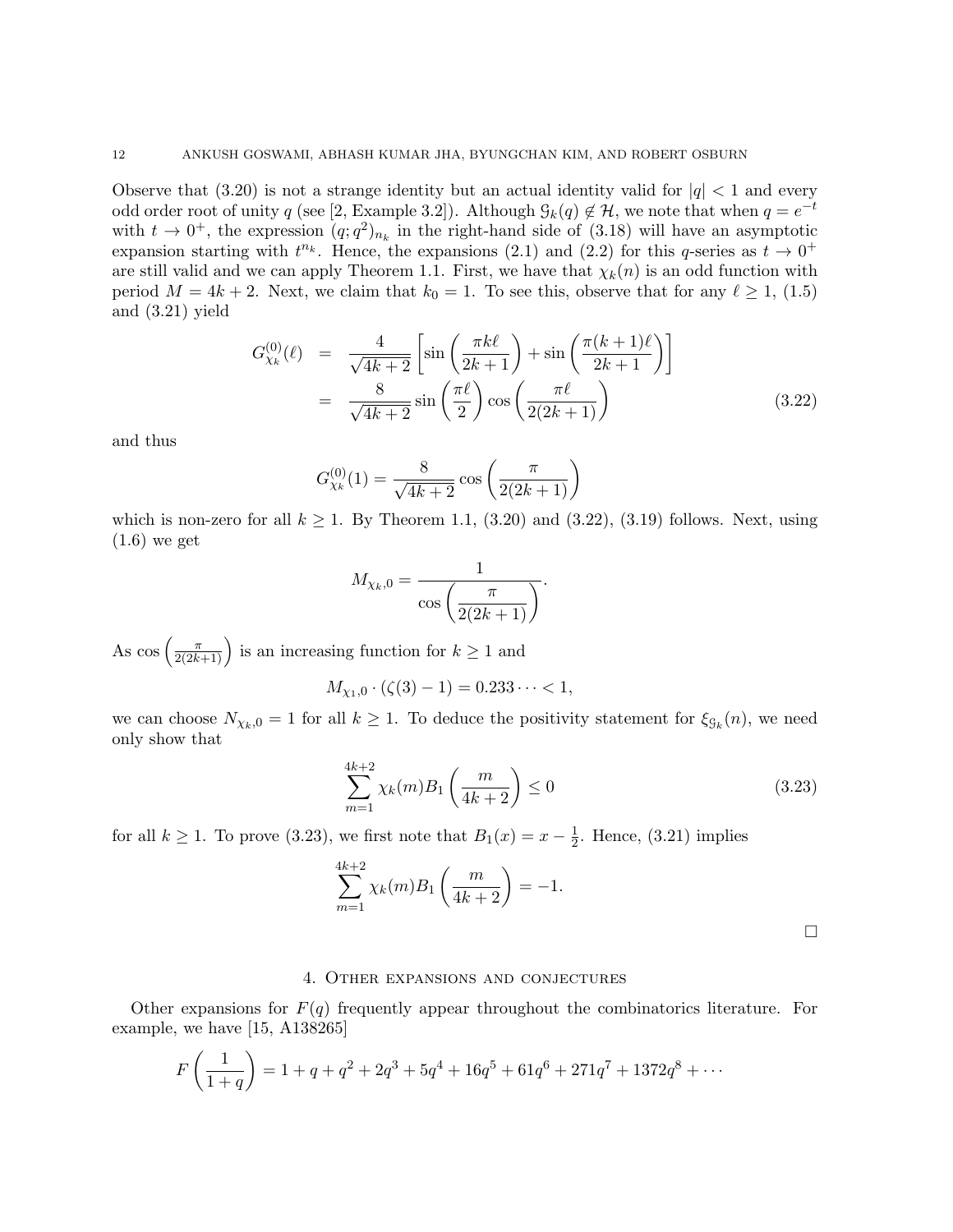and [15, A289312]  
\n
$$
F\left(\frac{1-q}{1+q}\right) = 1 + 2q + 6q^{2} + 26q^{3} + 142q^{4} + 946q^{5} + 7446q^{6} + 67658q^{7} + 697118q^{8} + \cdots
$$

Using Theorem 1.1, we may deduce asymptotics for the coefficients of  $F_f\left(\frac{1}{1+r}\right)$  $1 + q$ ) and  $F_f\left(\frac{1-q}{1+r}\right)$  $1 + q$  . Namely, if we write

$$
F_f\left(\frac{1}{1+q}\right) =: \sum_{n\geq 0} g_f(n)q^n,
$$

then

$$
g_f(n) \sim (-1)^{\nu} \left(\frac{M}{2\pi k_{\nu}}\right)^{2n+\nu+1} \frac{G_f^{(\nu)}(k_{\nu}) 2^{2n+\nu} n! n^{\nu-\frac{1}{2}}}{b^n \sqrt{\pi M}} e^{-\frac{bk_{\nu}^2 \pi^2}{2M^2}}.
$$
(4.1)

This follows upon first noting

$$
F_f\left(\frac{1}{1+q}\right) = F_f\left(1 - \frac{q}{1+q}\right) = \sum_{j\geq 0} \xi_f(j) q^j \sum_{m\geq 0} (-1)^m {j+m-1 \choose m} q^m
$$

and so

$$
g_f(n) = \sum_{\ell=0}^{n-1} (-1)^{\ell} {n-1 \choose \ell} \xi_f(n-\ell),
$$

then applying Theorem 1.1. Similarly, if

$$
F_f\left(\frac{1-q}{1+q}\right) =: \sum_{n\geq 0} h_f(n)q^n,
$$

then one can check

$$
h_f(n) \sim (-1)^{\nu} \left(\frac{M}{2\pi k_v}\right)^{2n+\nu+1} \frac{G_f^{(\nu)}(k_{\nu}) 2^{3n+\nu} n! n^{\nu-\frac{1}{2}}}{b^n \sqrt{\pi M}}.
$$
\n(4.2)

Asymptotics for the coefficients of  $\mathcal{F}_t(q)$ ,  $X_m^{(\ell)}(q)$  and  $\mathcal{G}_k(q)$  with q replaced by  $\frac{1}{1+q}$  or  $\frac{1-q}{1+q}$  $\overline{1+q}$ now follow readily from (4.1), (4.2) and Corollaries 3.1, 3.3 and 3.6. Thus, all but finitely many coefficients are positive for  $\mathcal{F}_t(q)$ ,  $X_m^{(\ell)}(q)$  and  $\mathcal{G}_k(q)$  where q is replaced by  $\frac{1}{1+q}$  or  $\frac{1-q}{1+q}$  $\frac{1-q}{1+q}$ . Interestingly, it appears numerically that more is true. Some supporting data is given below in Tables 3–8.

| $\vert t=1 \vert 1+q+q^2+2q^3+5q^4+16q^5+61q^6+271q^7+1372q^8+7795q^9+49093q^{10}+\ldots$                       |
|-----------------------------------------------------------------------------------------------------------------|
| $t = 2 \left[ 1 + 3q + 8q^2 + 31q^3 + 160q^4 + 1029q^5 + 7910q^6 + 70658q^7 + 718687q^8 + \dots \right]$        |
| $t = 3 \left[ 1 + 7q + 42q^2 + 329q^3 + 3395q^4 + 43638q^5 + 670663q^6 + 11980513q^7 + \dots \right]$           |
| $t = 4 \left[ 1 + 15q + 190q^2 + 3005q^3 + 61885q^4 + 1587420q^5 + 48722721q^6 + 1739070735q^7 + \dots \right]$ |
| $t = 5   1 + 31q + 806q^2 + 25637q^3 + 1054465q^4 + 54008696q^5 + 3311724885q^6 + \ldots$                       |

TABLE 3. Coefficients for  $\mathcal{F}_t(\frac{1}{1+})$  $\frac{1}{1+q}$ ) for  $1 \le t \le 5$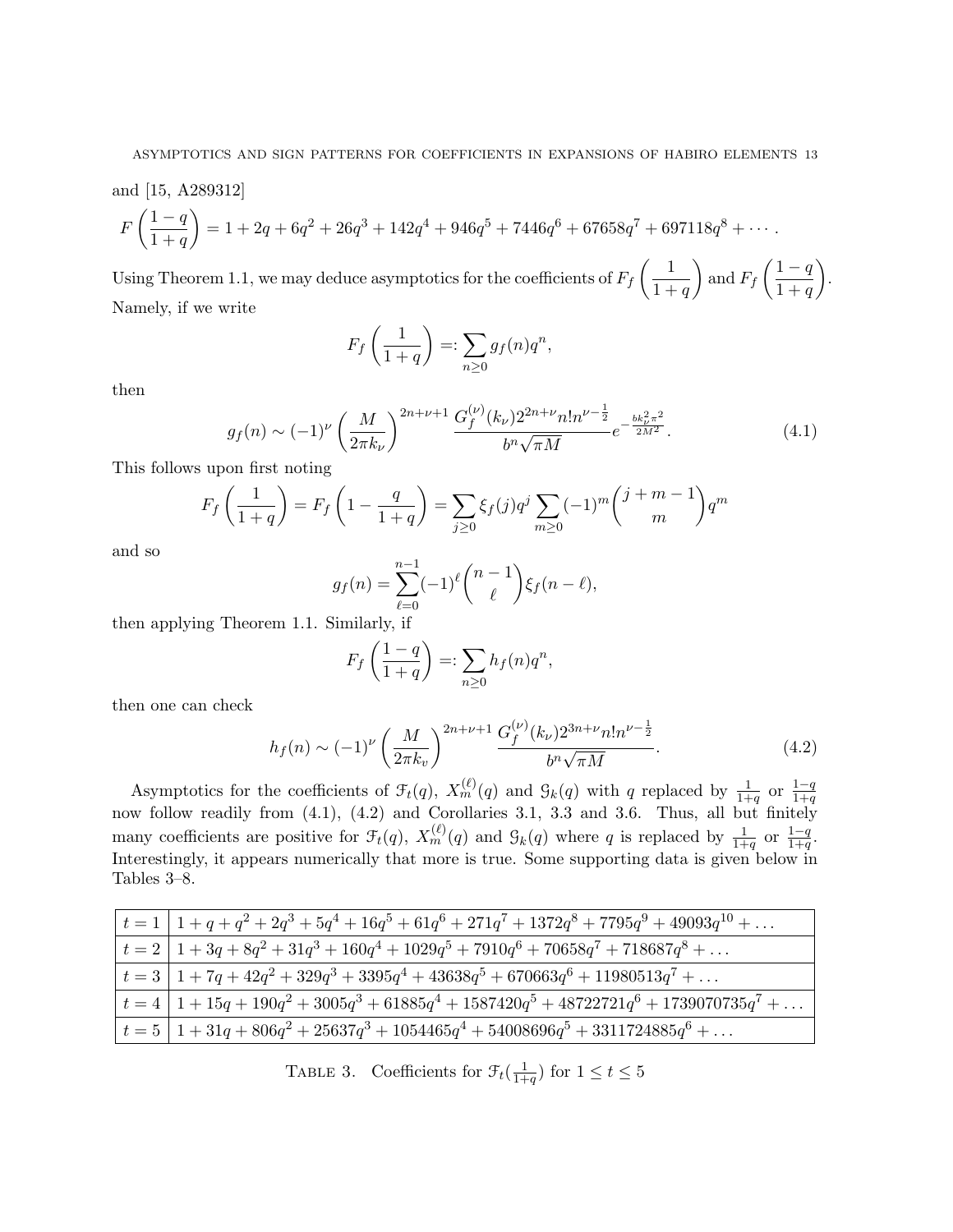| $\mid t=1 \mid 1+2q+6q^2+26q^3+142q^4+946q^5+7446q^6+67658q^7+697118q^8+8031586q^9+\ldots$                    |
|---------------------------------------------------------------------------------------------------------------|
| $\vert t = 2 \vert 1 + 6q + 38q^2 + 318q^3 + 3406q^4 + 44790q^5 + 699126q^6 + 12630702q^7 + \dots$            |
| $\vert t = 3 \vert 1 + 14q + 182q^2 + 2982q^3 + 62734q^4 + 1630174q^5 + 50474886q^6 + 1813113398q^7 + \ldots$ |
| $\vert t = 4 \vert 1 + 30q + 790q^2 + 25590q^3 + 1064590q^4 + 54905390q^5 + 3382387174q^6 + \dots$            |
| $\vert t = 5 \vert 1 + 62q + 3286q^2 + 211606q^3 + 17496462q^4 + 1797007566q^5 + 220762565542q^6 + \ldots$    |

TABLE 4. Coefficients for  $\mathcal{F}_t(\frac{1-q}{1+q})$  $\frac{1-q}{1+q}$  for  $1 \le t \le 5$ 

| $\ell = 0$   $1 + 5q + 25q^2 + 180q^3 + 1725q^4 + 20538q^5 + 291571q^6 + 4801844q^7 + \dots$               |
|------------------------------------------------------------------------------------------------------------|
| $\ell = 1 \left[ 2 + 9q + 45q^2 + 330q^3 + 3195q^4 + 38286q^5 + 545949q^6 + 9020385q^7 + \dots \right]$    |
| $\ell = 2 \left[ 3 + 12q + 60q^2 + 446q^3 + 4350q^4 + 52374q^5 + 749294q^6 + 12410001q^7 + \ldots \right]$ |
| $\ell = 3 \left[ 4 + 14q + 70q^2 + 525q^3 + 5145q^4 + 62139q^5 + 890925q^6 + 14779290q^7 + \ldots \right]$ |
| $\ell = 4 \mid 5 + 15q + 75q^2 + 565q^3 + 5550q^4 + 67134q^5 + 963578q^6 + 15997212q^7 + \ldots$           |

|  | TABLE 5. Coefficients for $X_5^{(\ell)}(\frac{1}{1+q})$ for $0 \leq \ell \leq 4$ |  |  |
|--|----------------------------------------------------------------------------------|--|--|
|--|----------------------------------------------------------------------------------|--|--|

| $\vert \ell = 0 \vert 1 + 10q + 110q^2 + 1650q^3 + 32230q^4 + 776666q^5 + 22237534q^6 + 737031746q^7 + \dots$           |
|-------------------------------------------------------------------------------------------------------------------------|
| $\vert \ell = 1 \vert 2 + 18q + 198q^2 + 3018q^3 + 59598q^4 + 1446210q^5 + 41605014q^6 + 1383694074q^7 + \dots$         |
| $\lvert \ell = 2 \rvert 3 + 24q + 264q^2 + 4072q^3 + 81048q^4 + 1976760q^5 + 57067560q^6 + 1902795528q^7 + \ldots$      |
| $\left\vert \ell =3\ \right\vert 4+28q+308q^{2}+4788q^{3}+95788q^{4}+2344076q^{5}+67828068q^{6}+2265402148q^{7}+\ldots$ |
| $\vert \ell = 4 \vert 5 + 30q + 330q^2 + 5150q^3 + 103290q^4 + 2531838q^5 + 73345162q^6 + 2451727038q^7 + \dots$        |

| TABLE 6. Coefficients for $X_5^{(\ell)}(\frac{1-q}{1+q})$ for $0 \leq \ell \leq 4$ |  |
|------------------------------------------------------------------------------------|--|
|------------------------------------------------------------------------------------|--|

| $\mid k=1 \mid 1+q+3q^2+11q^3+50q^4+280q^5+1892q^6+15052q^7+137957q^8+\ldots$                                                                   |
|-------------------------------------------------------------------------------------------------------------------------------------------------|
| $\begin{array}{ l } k=2 \end{array}$ $\begin{array}{ l } 1+2q+8q^2+42q^3+293q^4+2630q^5+29054q^6+380894q^7+5773064q^8+\ldots \end{array}$       |
| $\begin{array}{ l } k=3 \end{array}$ $\begin{array}{ l } 1+3q+15q^2+103q^3+977q^4+12137q^5+186601q^6+3411009q^7+72158001q^8+\ldots \end{array}$ |
| $k = 4 \mid 1 + 4q + 24q^{2} + 204q^{3} + 2454q^{4} + 39000q^{5} + 768720q^{6} + 18028512q^{7} + $                                              |
| $k = 5   1 + 5q + 35q^2 + 355q^3 + 5180q^4 + 100346q^5 + 2413318q^6 + 69085190q^7 + $                                                           |

|  | TABLE 7. Coefficients for $\mathcal{G}_k(\frac{1}{1+q})$ for $1 \leq k \leq 5$ |  |  |  |  |  |  |
|--|--------------------------------------------------------------------------------|--|--|--|--|--|--|
|--|--------------------------------------------------------------------------------|--|--|--|--|--|--|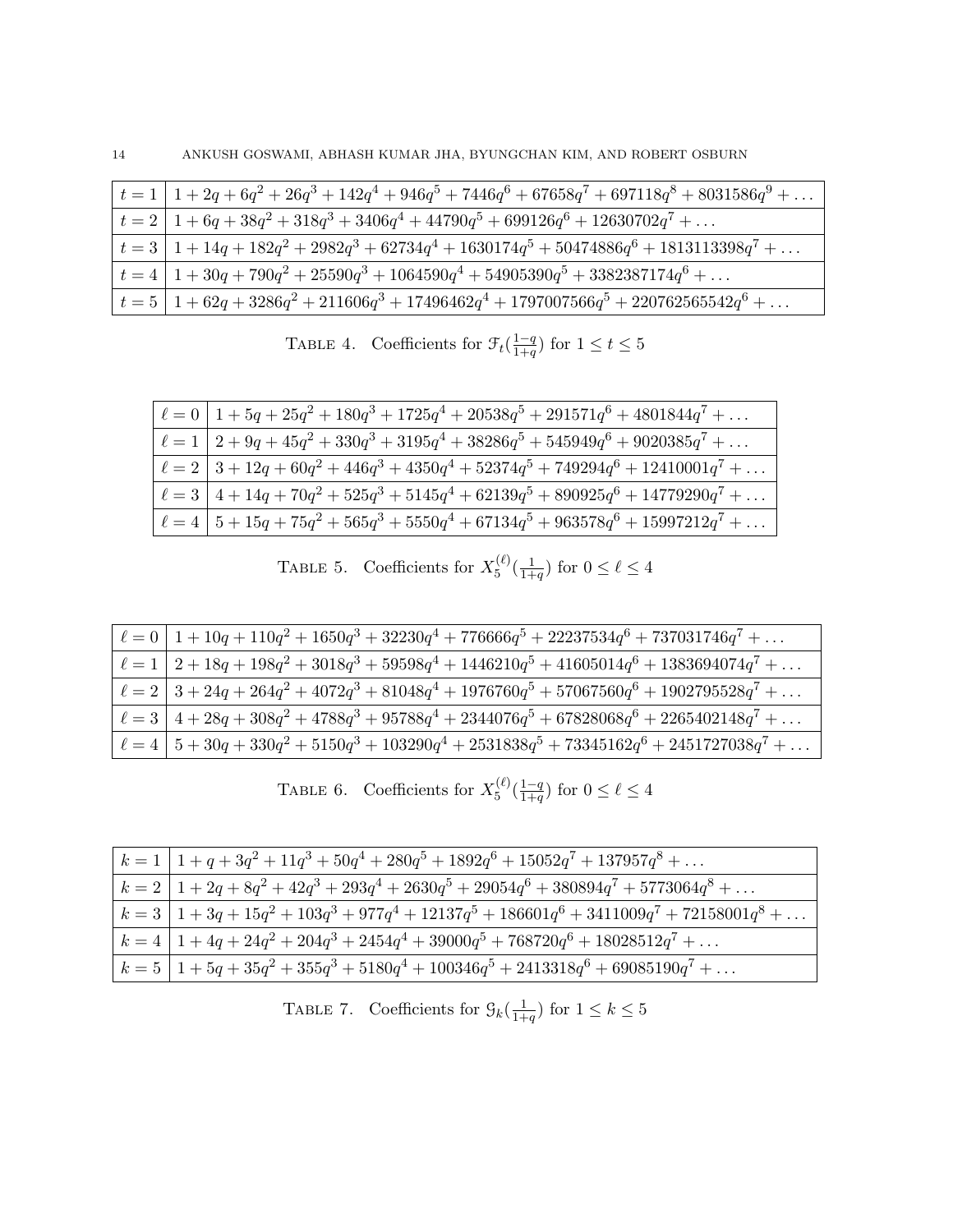| $k = 1 \left[ 1 + 2q + 6q^2 + 34q^3 + 278q^4 + 2978q^5 + 39302q^6 + 615554q^7 + 11151446q^8 + \dots \right]$          |
|-----------------------------------------------------------------------------------------------------------------------|
| $k = 2 \left[ 1 + 4q + 20q^{2} + 180q^{3} + 2420q^{4} + 42916q^{5} + 940244q^{6} + 24478804q^{7} + \dots \right]$     |
| $k = 3 \left[ 1 + 6q + 42q^{2} + 518q^{3} + 9674q^{4} + 239302q^{5} + 7323946q^{6} + 266553414q^{7} + \ldots \right]$ |
| $k = 4 \left[ 1 + 8q + 72q^2 + 1128q^3 + 26952q^4 + 855240q^5 + 33608136q^6 + 1571210280q^7 + \dots \right]$          |
| $\left( k=5 \, \right  \, 1+10q+110q^2+2090q^3+60830q^4+2355562q^5+113032942q^6+6454755274q^7+\ldots \$               |

TABLE 8. Coefficients for  $\mathcal{G}_k\left(\frac{1-q}{1+q}\right)$  $\frac{1-q}{1+q}$  for  $1 \leq k \leq 5$ 

Based on the evidence in Remarks 3.2 and 3.4, the computations in Remark 3.5 and Tables 3–8, we make the following

# Conjecture 4.1. We have

- (1) the coefficients of  $\mathcal{F}_t(1-q)$ ,  $\mathcal{F}_t(\frac{1}{1+}$  $\frac{1}{1+q}$ ) and  $\mathcal{F}_t(\frac{1-q}{1+q})$  $\frac{1-q}{1+q}$  are positive for all  $t \geq 1$ .
- (2) the coefficients of  $X_m^{(\ell)}(1-q)$ ,  $X_m^{(\ell)}(\frac{1}{1+q})$  $\frac{1}{1+q}$ ) and  $X_m^{(\ell)}$  ( $\frac{1-q}{1+q}$  $\frac{1-q}{1+q}$  are positive for all  $m \in \mathbb{N}$  and  $0 \leq \ell \leq m - 1$ .
- (3) the coefficients of  $\mathcal{G}_k(\frac{1}{1+})$  $\frac{1}{1+q}$ ) and  $\mathcal{G}_k(\frac{1-q}{1+q})$  $\frac{1-q}{1+q}$  are positive for all  $k \geq 1$ .

#### **ACKNOWLEDGEMENTS**

The first author is an institute postdoctoral fellow at IIT Gandhinagar under the project IP/IITGN/MATH/AD/2122/15. He sincerely thanks the institute for the support. The third author was supported by the Basic Science Research Program through the National Research Foundation of Korea (NRF) funded by the Ministry of Science and ICT (NRF-2019R1F1A1043415). The fourth author was partially supported by Enterprise Ireland CS20212030. The fourth author would also like to thank the Max-Planck-Institut für Mathematik for their support during the completion of this paper. Finally, the authors thank Jeremy Lovejoy for helpful comments on a preliminary version of this paper.

#### **REFERENCES**

- [1] S. Ahlgren, B. Kim, Dissections of a "strange" function, Int. J. Number Theory 11 (2015), no. 5, 1557–1562.
- [2] S. Ahlgren, B. Kim and J. Lovejoy, Dissections of strange q-series, Ann. Comb. 23 (2019), no. 3-4, 427–442.
- [3] G. E. Andrews, J. Sellers, Congruences for the Fishburn numbers, J. Number Theory 161 (2016), 298–310.
- [4] T. M. Apostol, Introduction to analytic number theory, Springer-Verlag, New York, 1976.
- [5] C. Bijaoui, H.U. Boden, B. Myers, R. Osburn, W. Rushworth, A. Tronsgard and S. Zhou, Generalized Fishburn numbers and torus knots, J. Combin. Theory Ser. A 178 (2021), 105355.
- [6] F. G. Garvan, *Congruences and relations for r-Fishburn numbers*, J. Combin. Theory Ser. A 134 (2015), 147–165.
- [7] A. Goswami, Congruences for generalized Fishburn numbers at roots of unity, Acta Arith. 199 (2021), no. 1, 77–102.
- [8] A. Goswami, R. Osburn, Quantum modularity of partial theta series with periodic coefficients, Forum Math. 33 (2021), no. 2, 451–463.
- [9] P. Guerzhoy, Z. Kent and L. Rolen, Congruences for Taylor expansions of quantum modular forms, Res. Math. Sci. 1 (2014), Art. 17, 17pp.
- [10] K. Habiro, Cyclotomic completions of polynomials rings, Publ. Res. Inst. Math. Sci. 40 (2004), no. 4, 1127–1146.